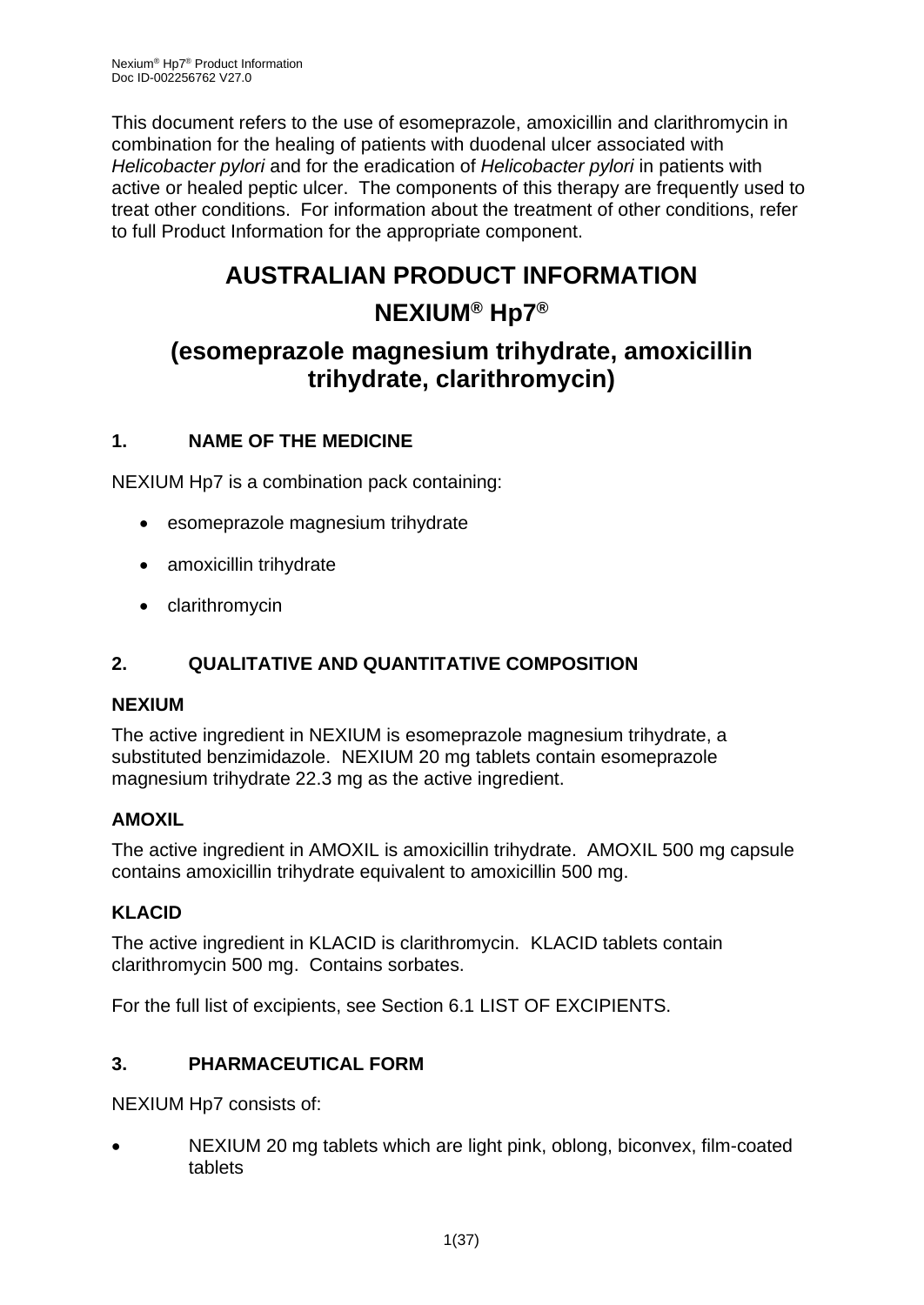- AMOXIL 500 mg capsules which are red/yellow, hard, gelatin capsules
- KLACID 500 mg tablets which are pale yellow, smooth, film-coated ovaloid tablets

### **4. CLINICAL PARTICULARS**

#### **4.1 THERAPEUTIC INDICATIONS**

Healing of duodenal ulcer associated with *Helicobacter pylori* and eradication of *Helicobacter pylori* in patients with active or healed peptic ulcer.

### **4.2 DOSE AND METHOD OF ADMINISTRATION**

The recommended dosage regimen of NEXIUM Hp7 is NEXIUM 20 mg twice daily, amoxicillin (AMOXIL) 1000 mg twice daily and clarithromycin (KLACID) 500 mg twice daily for 7 days.

Consult each individual Product Information document for further advice on methods of administration.

#### **Use in children**

NEXIUM Hp7 should not be used in children since no data is available.

#### **Use in the elderly**

Although this regimen has not been specifically studied in the elderly, dosage adjustment is not needed during therapy with the individual components. It is therefore unlikely to require dosage adjustment with NEXIUM Hp7.

#### **Use in renal impairment**

Patients with impaired kidney function require a reduced dose of both amoxicillin, and clarithromycin (see Section 4.4 SPECIAL WARNINGS AND PRECAUTIONS FOR USE).

In renal impairment, the excretion of amoxicillin will be delayed and depending on the degree of impairment, it may be necessary to reduce the total daily dosage. In patients receiving peritoneal dialysis, the maximum recommended dose is 500 mg/day. Amoxicillin may be removed from the circulation by haemodialysis.

### **4.3 CONTRAINDICATIONS**

Hypersensitivity to esomeprazole, substituted benzimidazoles, β-lactam antibiotics (e.g. penicillins, cephalosporins), clarithromycin, or any other constituents of the formulations.

History of an allergic reaction to penicillins or any macrolide antibiotic drugs.

Clarithromycin is contraindicated as concurrent therapy with astemizole, terfenadine, cisapride, domperidone and pimozide as this may result in QT prolongation and cardiac arrhythmias including ventricular tachycardia, ventricular fibrillation, and torsades de pointes.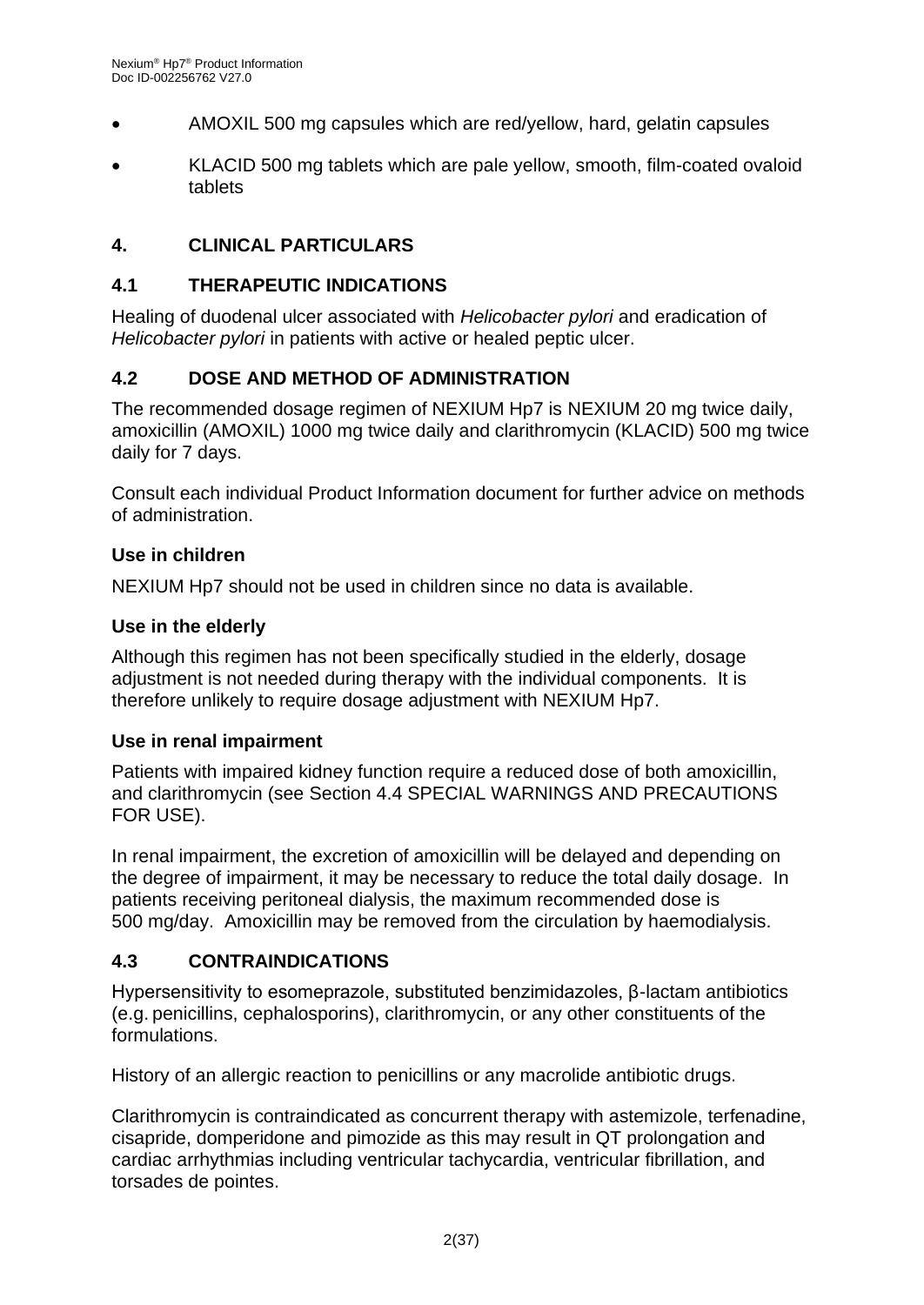Concomitant administration of clarithromycin and ergotamine or dihydroergotamine is contraindicated, as this may result in ergot toxicity (see Section 4.5 INTERACTIONS WITH OTHER MEDICINES AND OTHER FORMS OF INTERACTIONS).

Concomitant administration of clarithromycin with lovastatin or simvastatin is also contraindicated due to the increased risk of myopathy, including rhabdomyolysis (see Section 4.4 SPECIAL WARNINGS AND PRECAUTIONS FOR USE and 4.5 INTERACTIONS WITH OTHER MEDICINES AND OTHER FORMS OF INTERACTIONS).

Concomitant administration of clarithromycin and lomitapide is contraindicated (see Section 4.5 INTERACTIONS WITH OTHER MEDICINES AND OTHER FORMS OF INTERACTIONS).

Clarithromycin should not be given to patients with history of QT prolongation (congenital or documented acquired QT prolongation) or ventricular cardiac arrhythmia, including torsades de pointes (see Section 4.4 SPECIAL WARNINGS AND PRECAUTIONS FOR USE and 4.5 INTERACTIONS WITH OTHER MEDICINES AND OTHER FORMS OF INTERACTIONS).

Clarithromycin should not be given to patients with electrolyte disturbances (hypokalaemia or hypomagnesaemia, due to the risk of prolongation of QT interval).

Clarithromycin (and other strong CYP3A4 inhibitors) should not be used concomitantly with colchicine (see Section 4.4 SPECIAL WARNINGS AND PRECAUTIONS FOR USE and 4.5 INTERACTIONS WITH OTHER MEDICINES AND OTHER FORMS OF INTERACTIONS).

Concomitant administration of clarithromycin with ticagrelor or ranolazine is contraindicated.

Esomeprazole, like other proton pump inhibitors, should not be administered with atazanavir (see Section 4.4 SPECIAL WARNINGS AND PRECAUTIONS FOR USE and 4.5 INTERACTIONS WITH OTHER MEDICINES AND OTHER FORMS OF INTERACTIONS).

Esomeprazole, an inhibitor of CYP2C19, is contraindicated in patients taking cilostazol.

Concomitant administration of clarithromycin and oral midazolam is contraindicated (see Section 4.5 INTERACTIONS WITH OTHER MEDICINES AND OTHER FORMS OF INTERACTIONS).

Clarithromycin should not be used in patients who suffer from severe hepatic failure in combination with renal impairment.

# **4.4 SPECIAL WARNINGS AND PRECAUTIONS FOR USE**

When prescribing esomeprazole for eradication of *Helicobacter pylori*, possible drug interactions for all components in the triple therapy should be considered.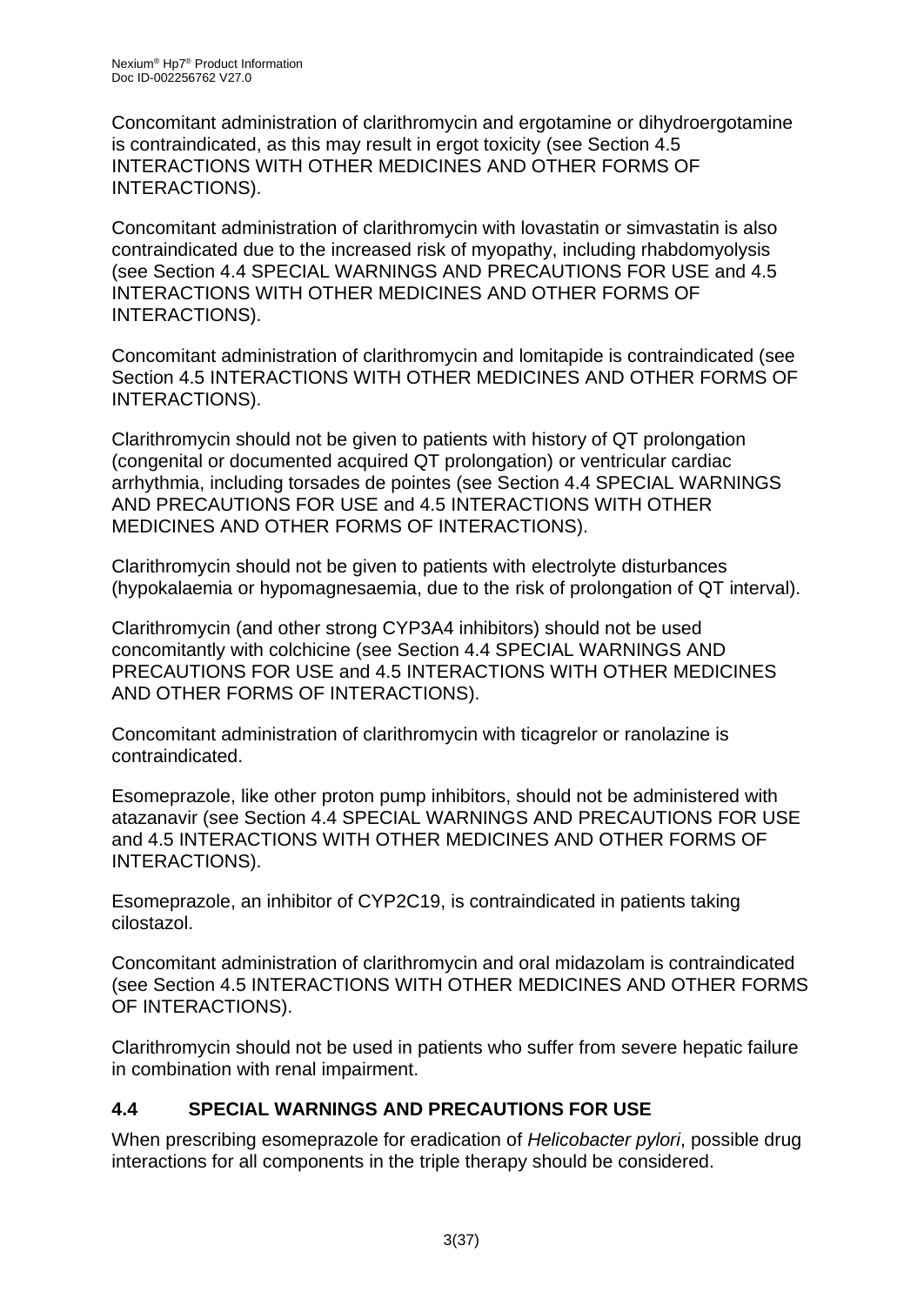Clarithromycin is a potent inhibitor of CYP3A4 and, hence, contraindications and interactions for clarithromycin should be considered when the triple therapy is used in patients concurrently taking other drugs metabolised via CYP3A4 such as cisapride.

Decreased gastric acidity due to any means, including proton pump inhibitors, increases gastric counts of bacteria normally present in the gastrointestinal tract. Treatment with proton pump inhibitors may lead to slightly increased risk of gastrointestinal infections such as *Salmonella* and *Campylobacter* and, in hospitalised patients, possibly also *Clostridioides difficile*.

Adequate fluid intake and urinary output must be maintained in patients receiving high doses of amoxicillin.

Abnormal prolongation of prothrombin time (increased INR) has been reported rarely in patients receiving amoxicillin and oral anticoagulants. Appropriate monitoring should be undertaken when anticoagulants are prescribed concurrently. Adjustments in the dose of oral anticoagulants may be necessary to maintain the desired level of anticoagulation.

Amoxicillin should be avoided if infectious mononucleosis is suspected since the occurrence of a morbilliform rash has been associated with this condition following the use of amoxicillin.

Prolonged use may occasionally result in overgrowth of non-susceptible organisms.

### **Concomitant therapy with clopidogrel**

Results from studies in healthy subjects have shown a pharmacokinetic/pharmacodynamic interaction between clopidogrel (300 mg loading dose/75 mg daily maintenance dose) and esomeprazole (40 mg p.o. daily) resulting in decreased exposure to the active metabolite of clopidogrel by an average of 40%, and resulting in decreased maximum inhibition of (ADP induced) platelet aggregation by an average of 14%. Based on these data, concomitant use of esomeprazole and clopidogrel should be avoided (see Section 4.5 INTERACTIONS WITH OTHER MEDICINES AND OTHER FORMS OF INTERACTIONS).

### **Undiagnosed malignancy**

As with all antisecretory agents, the presence of any alarm symptom (e.g. significant unintentional weight loss, recurrent vomiting, dysphagia, haematemesis or melaena) and when gastric ulcer is suspected or present, malignancy should be excluded, as treatment with NEXIUM Hp7 may alleviate symptoms and delay diagnosis.

# **Anaphylaxis**

Serious, and occasionally fatal, hypersensitivity (anaphylactoid) reactions have been reported in patients using β-lactam antibiotics and macrolide therapy. Although anaphylaxis is more frequent following parenteral therapy, it has occurred in patients on oral administration. Before commencing therapy with any penicillin, careful enquiry should be made concerning previous hypersensitivity reactions to penicillins,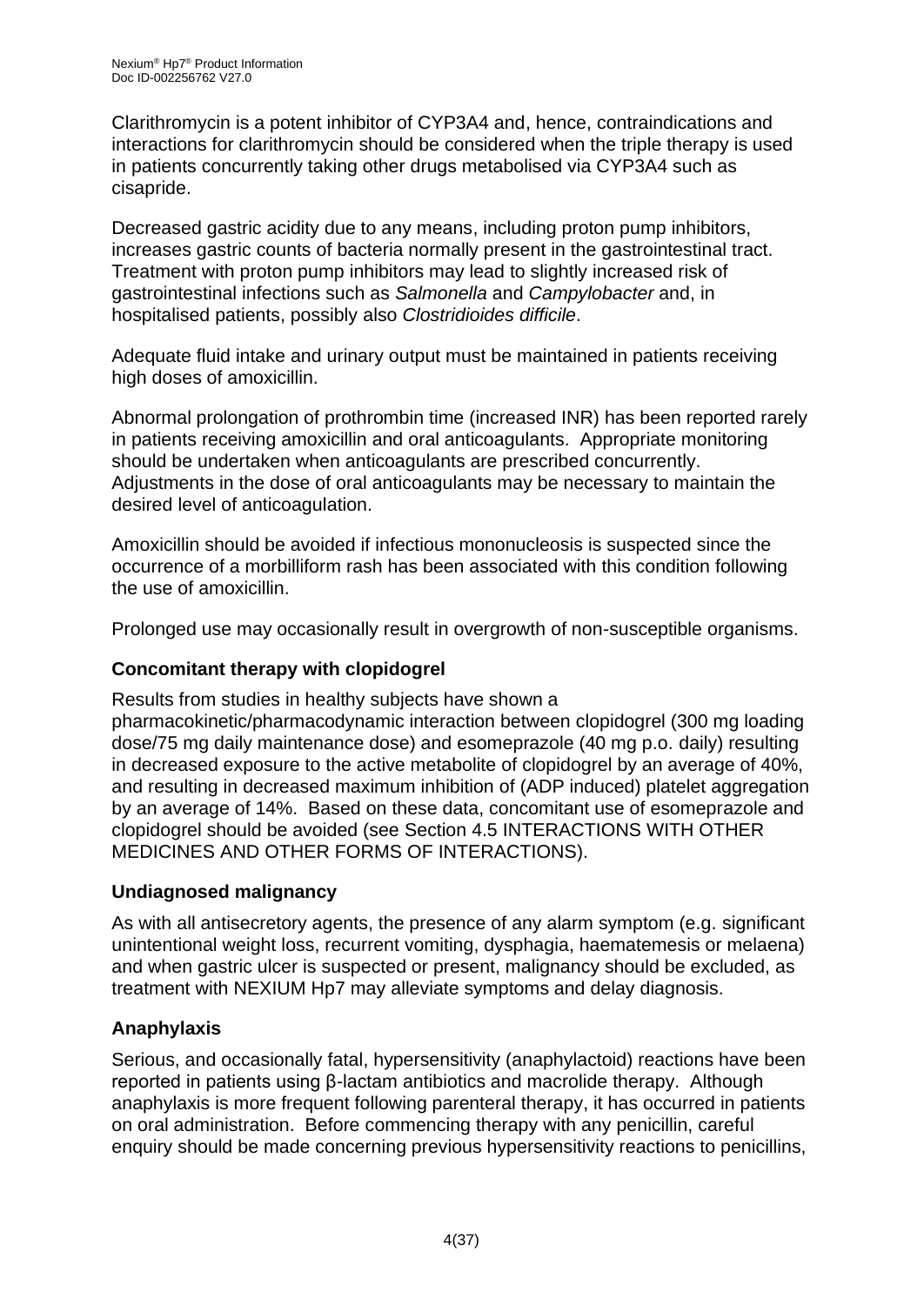cephalosporins or other allergens. If an allergic reaction occurs, appropriate therapy should be instituted, and amoxicillin and clarithromycin therapy discontinued.

Serious anaphylactoid reactions require emergency treatment with adrenaline. Oxygen, intravenous steroids and airway management, including intubation, should also be administered as indicated.

### **Myasthenia gravis**

Exacerbation of symptoms of myasthenia gravis has been reported in patients receiving clarithromycin therapy.

### **Pseudomembranous colitis**

Antibiotic associated pseudomembranous colitis has been reported with many antibiotics including amoxicillin and macrolides. A toxin produced by *Clostridium difficile* appears to be the primary cause. The severity of the colitis may range from mild to life-threatening. *Clostridium difficile* associated diarrhoea (CDAD) has been reported with the use of nearly all antibacterial agents and may range in severity from mild diarrhoea to fatal colitis. It is important to consider this diagnosis in patients who develop diarrhoea or colitis in association with antibiotic use (this may occur up to several weeks after cessation of antibiotic therapy). If prolonged or significant diarrhoea occurs or the patient experiences abdominal cramps, treatment should be discontinued immediately and the patient investigated further. Mild cases usually respond to drug discontinuation alone. However, in moderate to severe cases appropriate therapy with a suitable oral antibiotic agent effective against *Clostridium difficile* should be considered. Fluids, electrolytes and protein replacement therapy should be provided when indicated.

Drugs which delay peristalsis (e.g. opiates and diphenoxylate with atropine), may prolong and/or worsen the condition and should not be used.

# **Superinfection**

The possibility of superinfections with mycotic or bacterial pathogens should be kept in mind during therapy. If superinfections occur (usually involving *Aerobacter, Pseudomonas* or *Candida*), the amoxicillin and clarithromycin components should be discontinued, and/or appropriate therapy instituted.

### **Antimicrobial resistance**

The development of antimicrobial resistance may have an adverse effect on eradication regimens. The clinical impact of this resistance of *H. pylori* eradication has not been comprehensively studied. Use of any antimicrobial therapy, such as clarithromycin, to treat *H. pylori* infection may select for drug-resistant organisms.

### **Lymphatic leukaemia**

Amoxicillin should be given with caution to patients with lymphatic leukaemia, since they are especially susceptible to ampicillin induced skin rashes.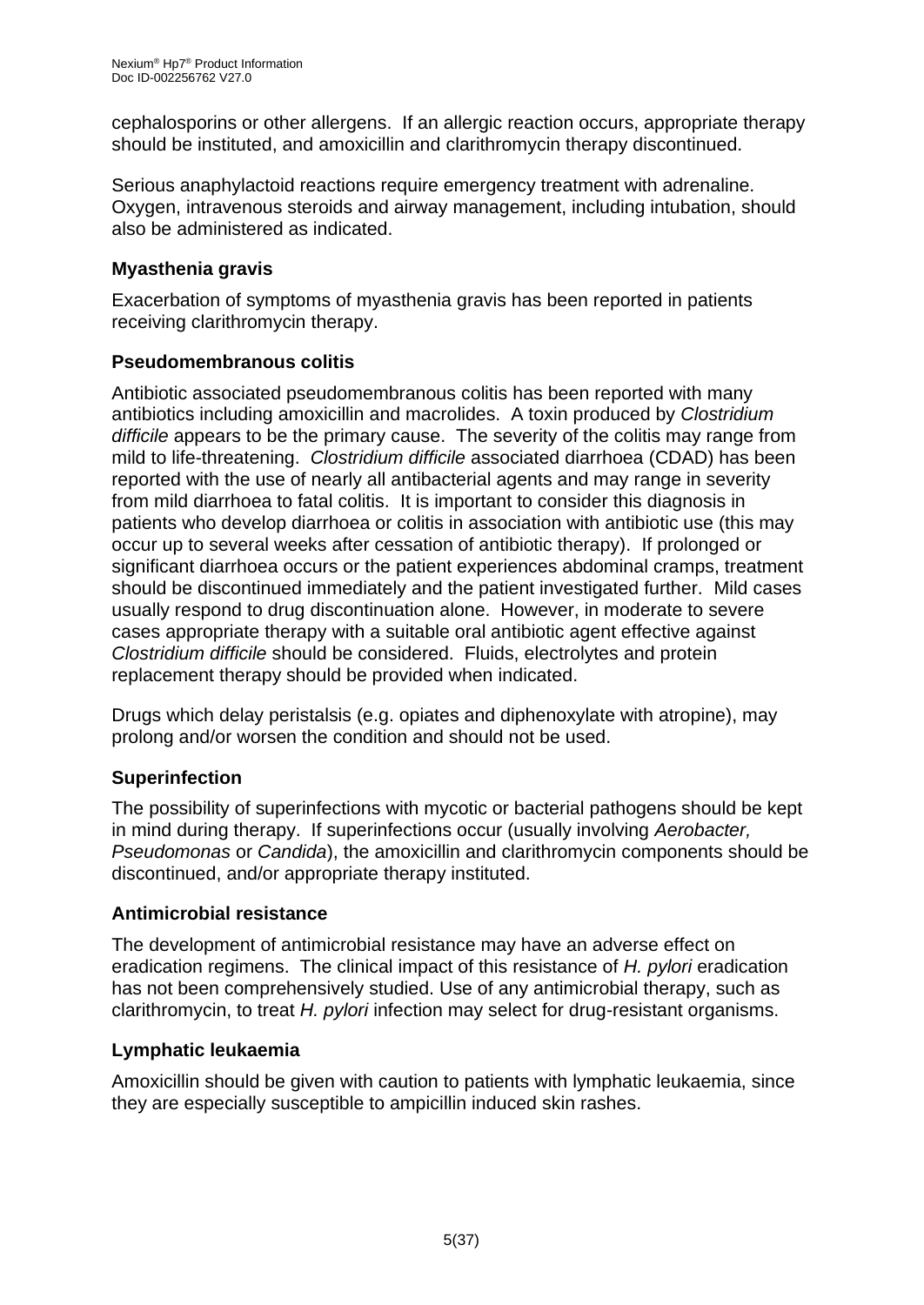# **Colchicine**

There have been post marketing reports of colchicine toxicity with concomitant use of clarithromycin and colchicine, especially in the elderly, some of which occurred in patients with renal insufficiency. Deaths have been reported in some such patients. Concomitant administration of clarithromycin and colchicine is contraindicated (see Section 4.3 CONTRAINDICATIONS and 4.5 INTERACTIONS WITH OTHER MEDICINES AND OTHER FORMS OF INTERACTIONS).

#### **Cardiovascular events**

Prolonged cardiac repolarisation and QT interval, imparting a risk of developing cardiac arrhythmia and torsades de pointes, have been seen in treatment with macrolides, including clarithromycin (see Section 4.8 ADVERSE EFFECTS (UNDESIRABLE EFFECTS)). Therefore, as the following situations may lead to an increased risk for ventricular arrhythmia (including torsades de pointes), clarithromycin should be used with caution in the following patients:

- Patients with coronary artery disease, severe cardiac insufficiency, conduction disturbances or clinically relevant bradycardia.
- Clarithromycin must not be given to patients with electrolyte disturbances such as hypomagnesaemia or hypokalaemia (see Section 4.3 CONTRAINDICATIONS).
- Patients concomitantly taking other medicinal products associated with QT prolongation (see Section 4.5 INTERACTIONS WITH OTHER MEDICINES AND OTHER FORMS OF INTERACTIONS).
- Concomitant administration of clarithromycin with astemizole, cisapride, domperidone, pimozide and terfenadine is contraindicated (see Section 4.3 CONTRAINDICATIONS).
- Clarithromycin must not be used in patients with congenital or documented acquired QT prolongation or history of ventricular arrhythmia (see Section 4.3 CONTRAINDICATIONS).

Epidemiological studies investigating the risk of adverse cardiovascular outcomes with macrolides have shown variable results. Some observational studies have identified a rare short-term risk of arrhythmia, myocardial infarction and cardiovascular mortality associated with macrolides, including clarithromycin. Consideration of these findings should be balanced with treatment benefits when prescribing clarithromycin.

### **Triazolobenzodiazepines**

Caution is advised regarding concomitant administration of clarithromycin and triazolobenzodiazepines, such as triazolam, and midazolam (see Section 4.5 INTERACTIONS WITH OTHER MEDICINES AND OTHER FORMS OF INTERACTIONS - Triazolobenzodiazepines).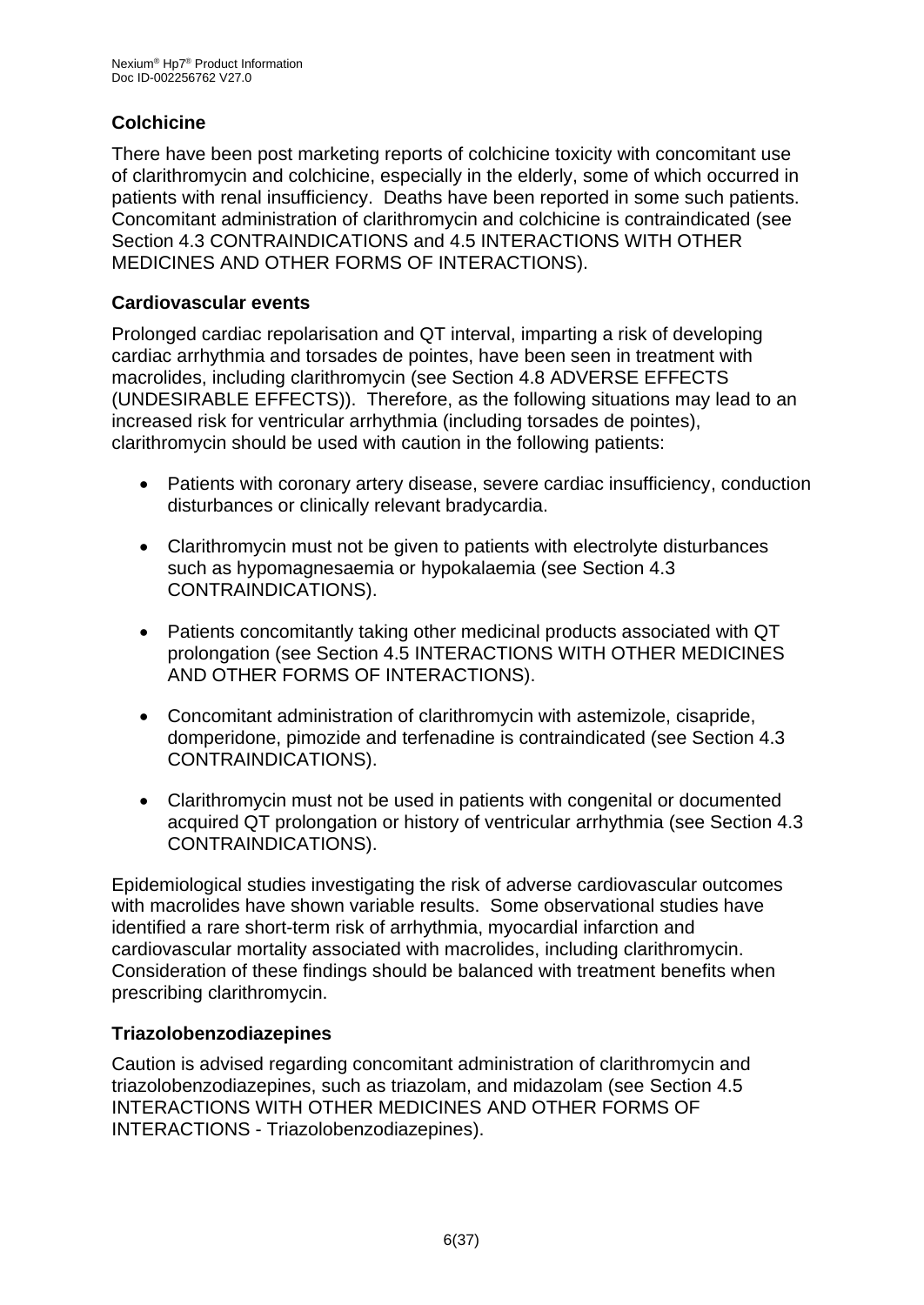### **Ototoxic drugs**

Caution is advised regarding concomitant administration of clarithromycin with other ototoxic drugs, especially with aminoglycosides. Monitoring of vestibular and auditory function should be carried out during and after treatment.

### **Pneumonia**

In view of the emerging resistance of *Streptococcus pneumoniae* to macrolides, it is important that sensitivity testing be performed when prescribing clarithromycin for community-acquired pneumonia. In hospital-acquired pneumonia, clarithromycin should be used in combination with additional appropriate antibiotics.

### **Skin and soft tissue infections of mild to moderate severity**

These infections are most often caused by *Staphylococcus aureus* and *Streptococcus pyogenes*, both of which may be resistant to macrolides. Therefore, it is important that sensitivity testing be performed. In cases where beta–lactam antibiotics cannot be used (e.g. allergy), other antibiotics, such as clindamycin, may be the drug of first choice. Currently, macrolides are only considered to play a role in some skin and soft tissue infections, such as those caused by *Corynebacterium minutissimum*, acne vulgaris, and erysipelas, and in situations where penicillin treatment cannot be used.

In the event of severe acute hypersensitivity reactions, such as anaphylaxis, severe cutaneous adverse reaction (SCAR) (e.g. acute generalised exanthematous pustulosis (AGEP), Stevens-Johnson Syndrome, toxic epidermal necrolysis, drug rash with eosinophilia and systemic symptoms (DRESS), and Henoch-Schonlein purpura, clarithromycin therapy should be discontinued immediately and appropriate treatment should be urgently initiated.

Clarithromycin should be used with caution when administered concurrently with medications that induce the cytochrome CYP3A4 enzyme (see Section 4.5 INTERACTIONS WITH OTHER MEDICINES AND OTHER FORMS OF INTERACTIONS).

Attention should also be paid to the possibility of cross resistance between clarithromycin and other macrolide drugs, as well as lincomycin and clindamycin.

### **Oral hypoglycaemic agents/insulin**

#### *Clarithromycin*

The concomitant use of clarithromycin and oral hypoglycaemic agents and/or insulin can result in significant hypoglycaemia. With certain hypoglycaemic drugs such as nateglinide, pioglitazone, repaglinide and rosiglitazone, inhibition of CYP3A enzyme by clarithromycin may be involved and could cause hypoglycaemia when used concomitantly. Careful monitoring of glucose is recommended (see Section 4.5 INTERACTIONS WITH OTHER MEDICINES AND OTHER FORMS OF INTERACTIONS).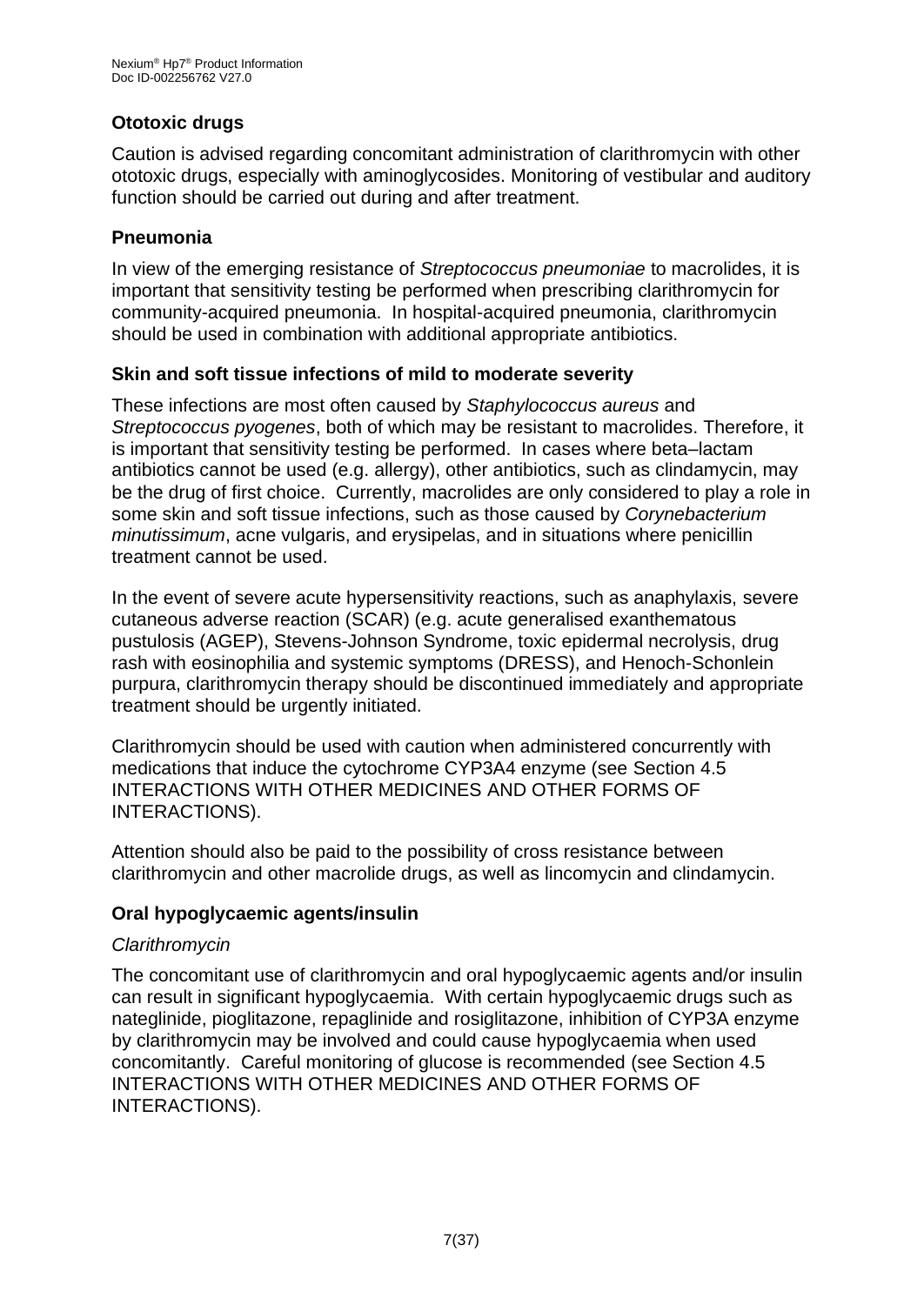# **Oral anticoagulants**

### *Clarithromycin*

There is a risk of serious haemorrhage and significant elevations in international normalised ratio (INR) and prothrombin time when clarithromycin is co-administered with warfarin. INR and prothrombin times should be frequently monitored while patients are receiving clarithromycin and oral anticoagulants concurrently.

Caution should be exercised when clarithromycin is co-administered with direct acting oral anticoagulants such as dabigatran, rivaroxaban and apixaban, particularly to patients at high risk of bleeding (see Section 4.5 INTERACTIONS WITH OTHER MEDICINES AND OTHER FORMS OF INTERACTIONS).

### **HMG-CoA reductase inhibitors (statins)**

#### *Clarithromycin*

Concomitant use of clarithromycin with lovastatin or simvastatin is contraindicated (see Section 4.3 CONTRAINDICATIONS). Caution should be exercised when prescribing clarithromycin with other statins. Rhabdomyolysis has been reported in patients taking clarithromycin and statins. Patients should be monitored for signs and symptoms of myopathy. In situations where the concomitant use of clarithromycin with statins cannot be avoided, it is recommended to prescribe the lowest registered dose of the statin. Use of a statin that is not dependent on CYP3A metabolism (e.g. fluvastatin) can be considered.

As with other macrolides, clarithromycin has been reported to increase concentrations of HMG-CoA reductase inhibitors. Patients should be monitored for signs and symptoms of myopathy.

### **Osteoporotic fractures**

Some published case controlled and observational studies suggest that proton-pump inhibitor therapy may be associated with an increased risk for osteoporosis-related fractures.

The risk of fracture was increased in patients who received high-dose, defined as multiple daily doses, and long-term PPI therapy (a year or longer). Patients should use the lowest dose and shortest duration of PPI therapy appropriate to the condition being treated.

Patients at risk for developing osteoporosis or osteoporotic fractures are advised to have appropriate clinical monitoring in accordance with current clinical guidelines for these conditions.

#### **Subacute cutaneous lupus erythematosus**

Subacute cutaneous lupus erythematosus (SCLE) has been reported with the use of PPIs. If lesions occur, especially in sun-exposed areas of the skin, and if accompanied by arthralgia, the patient should seek medical help promptly and the health care professional should consider stopping esomeprazole. The occurrence of SCLE with previous PPI treatment may increase the risk of SCLE with other PPIs.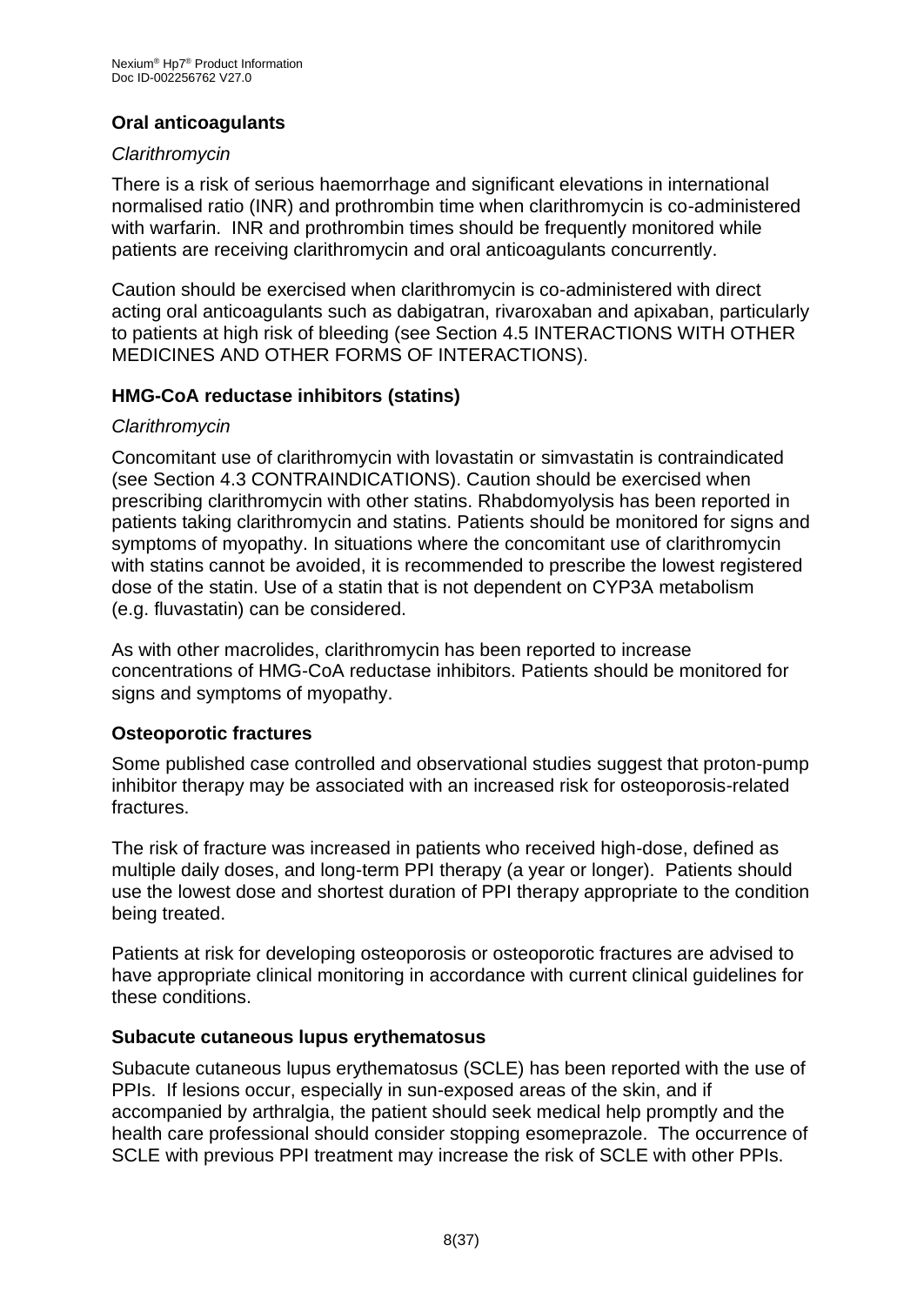# **Special patient populations**

### *CYP2C19 enzyme*

#### *Esomeprazole*

Approximately 3% of the population lack a functional CYP2C19 enzyme and are called poor metabolisers. In these individuals the metabolism of esomeprazole is most likely catalysed by CYP3A4. After repeated once-daily administration of 40 mg esomeprazole, the mean area under the plasma concentration-time curve was approximately 100% higher in poor metabolisers than in subjects having a functional CYP2C19 enzyme (extensive metabolisers). Mean plasma concentrations were increased by about 60%. These findings have no implications for the dosage of esomeprazole.

#### *Use in hepatic impairment*

#### *Esomeprazole*

The metabolism of esomeprazole in patients with mild to moderate liver dysfunction (Child Pugh A or B) may be impaired, however no dose adjustment is required. The metabolic rate is decreased in patients with severe liver dysfunction (Child Pugh C) resulting in a doubling of the area under the plasma concentration-time curve for esomeprazole. Therefore, a maximum of 20 mg should not be exceeded in patients with severe dysfunction. Esomeprazole or its major metabolites do not show any tendency to accumulate with once daily dosing (see Section 4.2 DOSE AND METHOD OF ADMINISTRATION).

### *Clarithromycin*

Clarithromycin is principally metabolised by the liver. Therefore, caution should be exercised in administering the antibiotic to patients with impaired hepatic function. Clarithromycin may be administered without dosage adjustment to patients with hepatic impairment and normal renal function. Hepatic dysfunction, including increased liver enzymes, and hepatocellular and/or cholestatic hepatitis, with or without jaundice, has been reported with clarithromycin. This hepatic dysfunction may be severe and is usually reversible. In some instances, hepatic failure with fatal outcome has been reported and generally has been associated with serious underlying diseases and/or concomitant medications. Discontinue clarithromycin immediately if signs and symptoms of hepatitis occur, such as anorexia, jaundice, dark urine, pruritus, or tender abdomen.

Clarithromycin should not be used in patients who suffer from severe hepatic failure in combination with renal impairment (see Section 4.3 CONTRAINDICATIONS).

### *Use in renal impairment*

#### *Esomeprazole*

No studies have been performed in patients with decreased renal function. Since the kidney is responsible for the excretion of the metabolites of esomeprazole but not for the elimination of the parent compound, the metabolism of esomeprazole is not expected to be changed in patients with impaired renal function.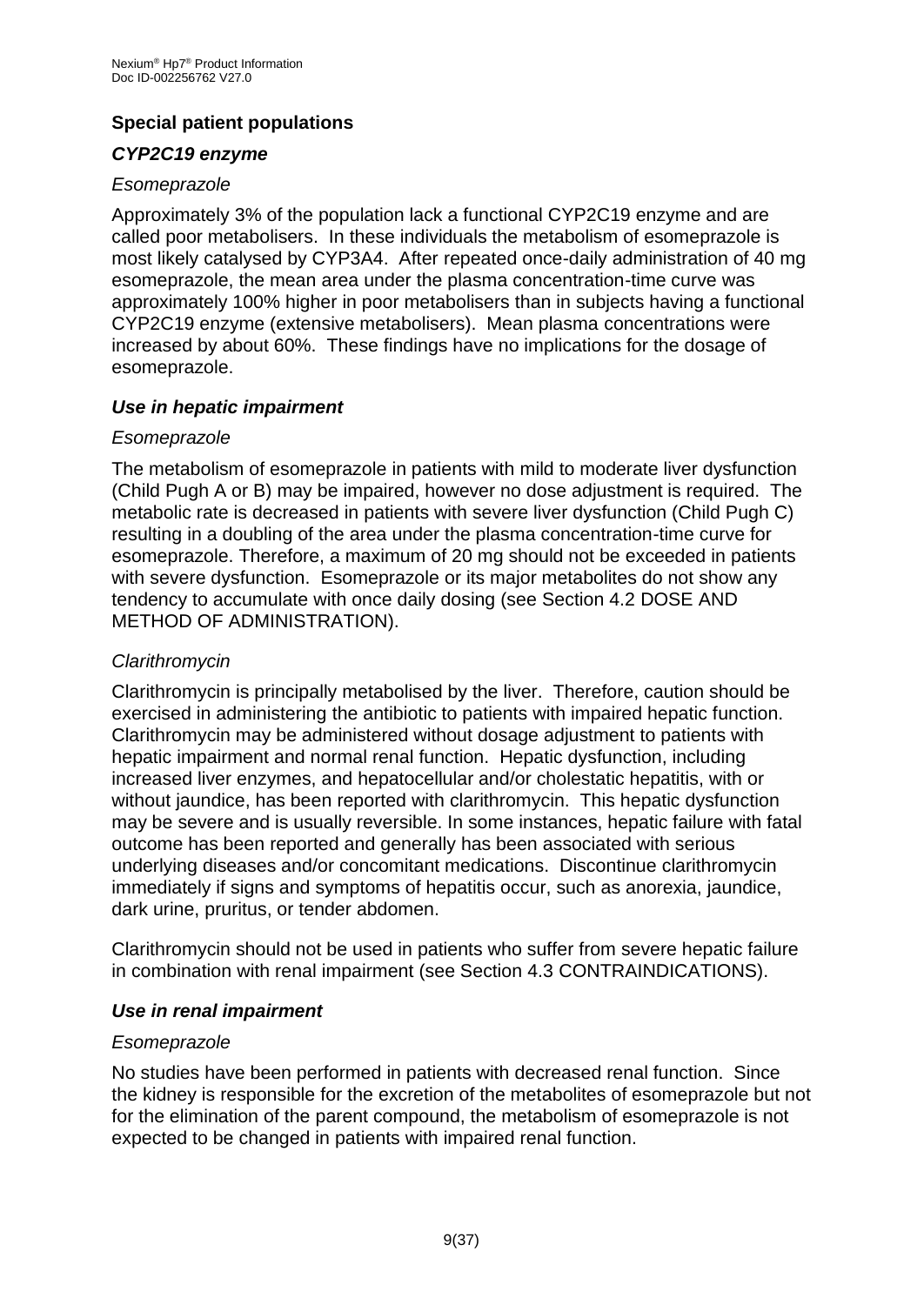### *Amoxicillin*

Excretion of amoxicillin is delayed in patients with renal impairment, and depending on the degree of impairment, it may be necessary to reduce the total daily dosage (see Section 4.2 DOSE AND METHOD OF ADMINISTRATION).

### *Clarithromycin*

The plasma levels, half-life,  $C_{\text{max}}$  and  $C_{\text{min}}$  for both clarithromycin and its 14-hydroxy metabolite are higher, and the AUC larger, in patients with renal impairment. Plasma levels and elimination half-life start increasing at creatinine clearance values of less than 30 mL/minute. In the presence of significant renal impairment, with or without co-existing hepatic impairment, decreased dosage or prolonged dosing intervals may be appropriate (see Section 4.2 DOSE AND METHOD OF ADMINISTRATION). Caution is advised in patients with moderate to severe renal insufficiency (see Section 4.2 DOSE AND METHOD OF ADMINISTRATION).

Clarithromycin should not be used in patients who suffer from severe hepatic failure in combination with renal impairment (see Section 4.3 CONTRAINDICATIONS).

### *Use in the elderly*

#### *Esomeprazole*

The metabolism of esomeprazole is not significantly changed in elderly subjects (71- 80 years).

### *Paediatric use*

NEXIUM Hp7 should not be used in children since no data is available.

### **Effects on laboratory tests**

### *Amoxicillin*

Oral administration of amoxicillin will result in high urine concentrations of amoxicillin. Since high urine concentrations of amoxicillin may result in false positive reactions when testing for the presence of glucose in urine using

Clinitest®, Benedict's Solution or Fehling's Solution; it is recommended that glucose tests based on enzymatic glucose oxidase reactions (such as Clinistix® or Testape®) be used during treatment with NEXIUM Hp7.

Following administration of ampicillin to pregnant women a transient decrease in plasma concentration of total conjugated oestriol, oestriol glucuronide, conjugated oestrone and oestradiol has been noted. This effect may also occur with amoxicillin.

### *Esomeprazole*

Chromogranin A (CgA) increases due to decreased gastric acidity. The increased CgA level may interfere with investigations for neuroendocrine tumours. Literature reports indicate that proton pump inhibitor treatment should be stopped 5 to 14 days before CgA measurement. Measurements should be repeated if levels have not normalised by this time.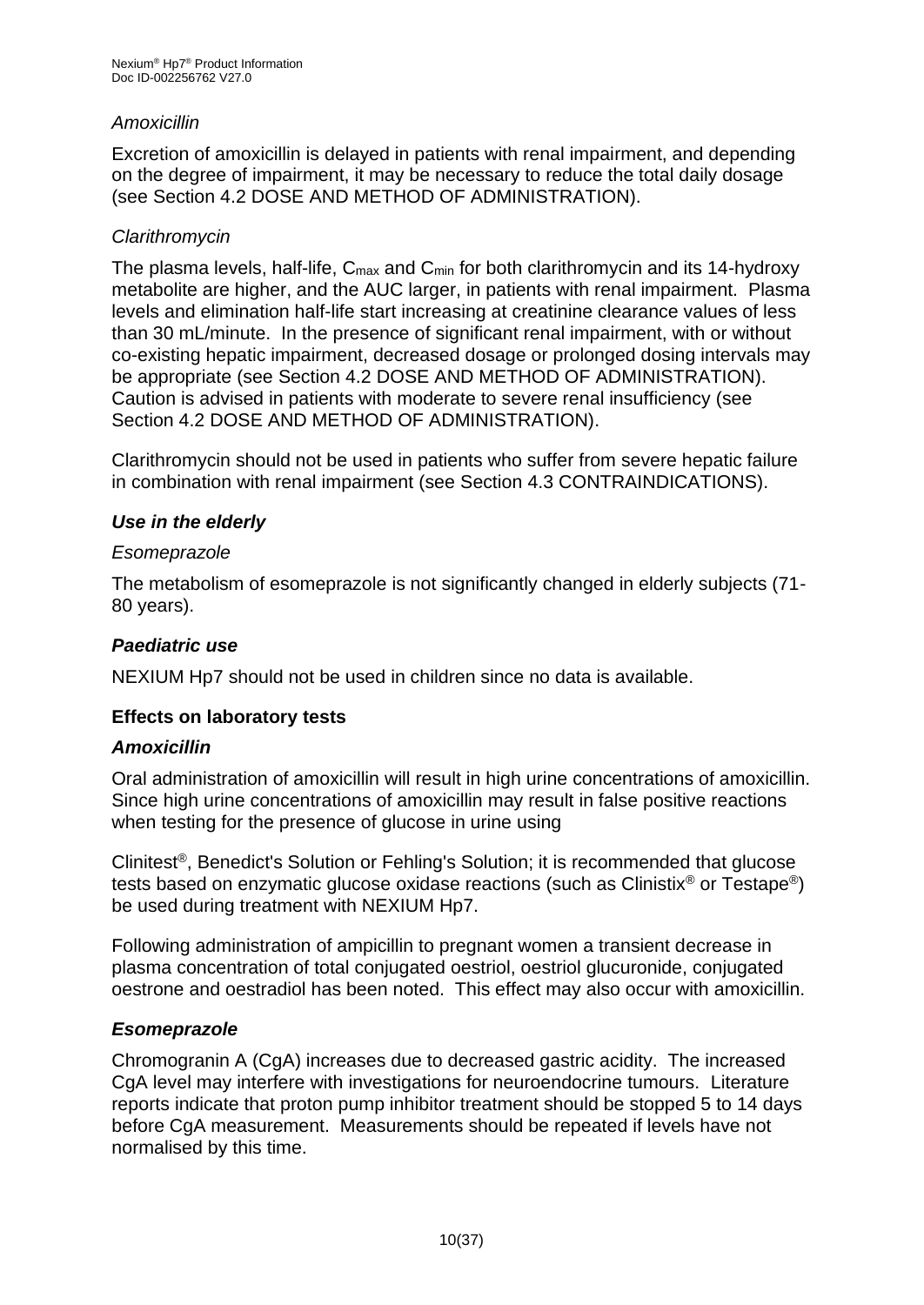# *Clarithromycin*

No data available.

### **4.5 INTERACTIONS WITH OTHER MEDICINES AND OTHER FORMS OF INTERACTIONS**

#### **Cytochrome P450 effects**

Both esomeprazole and clarithromycin are metabolised in the liver via the cytochrome P450 system and may be expected to interact with other drugs metabolised by this system. Esomeprazole is metabolised by cytochrome P450 (CYP2C19 and CYP3A4), while clarithromycin is primarily metabolised by cytochrome P450 (CYP3A4).

Esomeprazole inhibits CYP2C19, the major esomeprazole metabolising enzyme. Thus, when esomeprazole is combined with drugs metabolised by CYP2C19 (see *Effects of esomeprazole on other drugs*), the plasma concentrations of these drugs may be increased and a dose reduction could be needed. This should be considered especially when prescribing esomeprazole for on demand therapy.

Esomeprazole has been shown to interact with diazepam, phenytoin, warfarin, citalopram, clomipramine, imipramine and atazanavir. Further information is provided below. Details of other drugs metabolised via the cytochrome P450 system which have been shown not to be affected by concomitant esomeprazole treatment may be obtained from the NEXIUM Product Information.

There have been reports of clarithromycin producing elevations of serum levels of theophylline, phenytoin, cisapride, carbamazepine, ciclosporin, ergotamine, tacrolimus, HIV protease inhibitors and triazolam. Further information is provided below.

### **Other drugs that effect esomeprazole, amoxicillin or clarithromycin**

### *Clarithromycin*

Concomitant administration of esomeprazole and a CYP3A4 inhibitor, clarithromycin (500 mg bid), resulted in a doubling of the exposure (AUC) to esomeprazole. Dose adjustment of esomeprazole is not required.

### *Fluconazole*

Concomitant administration of fluconazole 200 mg daily and clarithromycin 500 mg twice daily to 21 healthy adult volunteers led to increases in the mean steady state of clarithromycin Cmin and AUC of 33 and 18% respectively. Steady-state concentrations of 14-OH clarithromycin were not significantly affected.

#### *HIV protease inhibitors*

*Ritonavir*. A pharmacokinetic study demonstrated that the concomitant administration of ritonavir 200 mg every eight hours and clarithromycin 500 mg every twelve hours resulted in a marked inhibition of the metabolism of clarithromycin. The clarithromycin Cmax increased by 31%, Cmin increased by 182% and AUC increased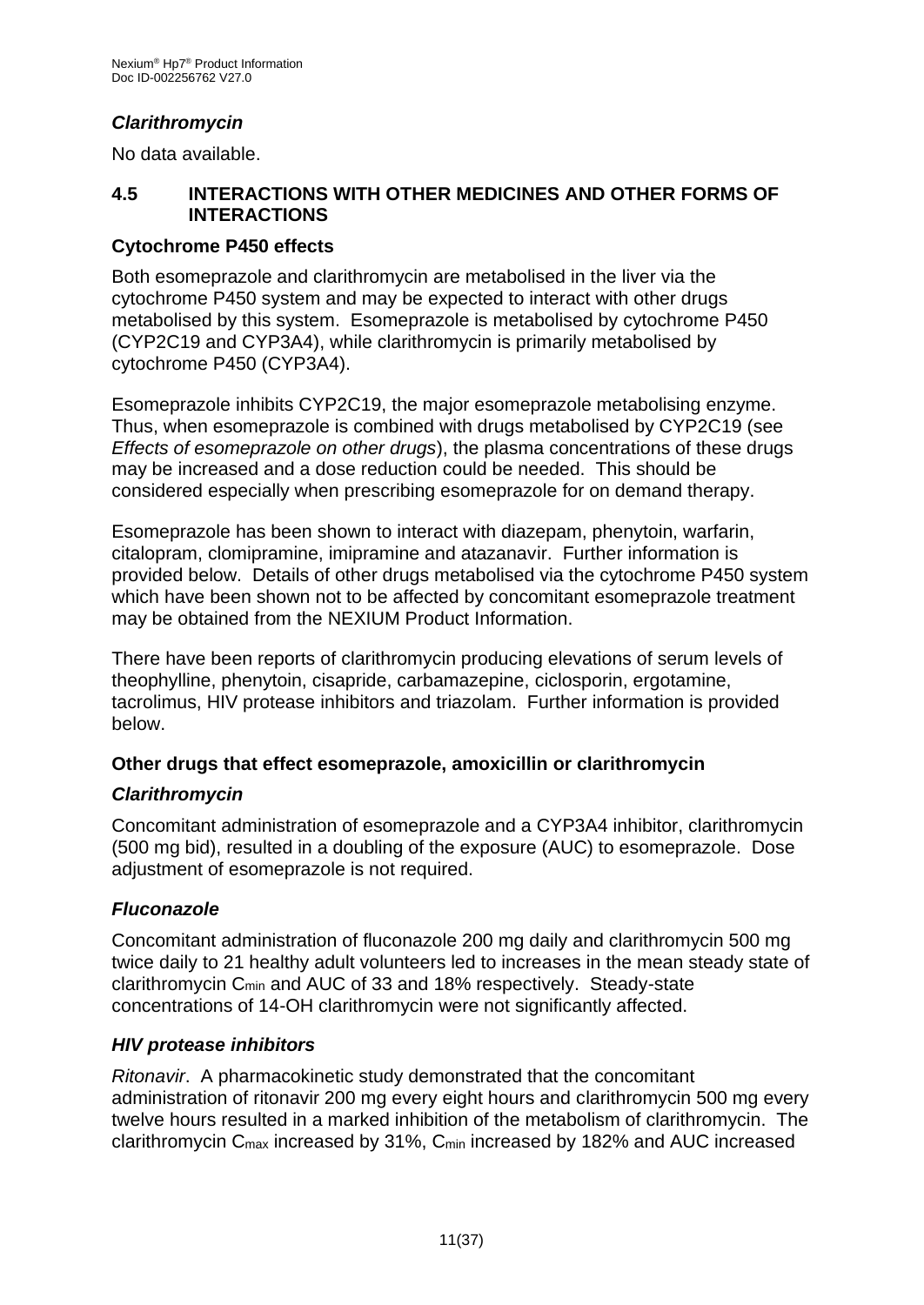by 77% with concomitant administration of ritonavir. An essentially complete inhibition of the formation of 14-[R]-hydroxy clarithromycin was noted.

Because of the large therapeutic window for clarithromycin, no dosage reduction should be necessary in patients with normal renal function. However, for patients with renal impairment, the following dosage adjustments should be considered. For patients with a creatinine clearance of 30 to 60 mL/minute the dose of clarithromycin should be reduced by 50%. For patients with a creatinine clearance of <30 mL/minute the dose of clarithromycin should be decreased by 75%. Doses of clarithromycin greater than 1 mg/day should not be co-administered with ritonavir. Similar dose adjustments should be considered in patients with reduced renal function when ritonavir is used as a pharmacokinetic enhancer with other HIV protease inhibitors including atazanavir and saquinavir (see *Atazanavir* and *Saquinavir* below).

### *Probenecid*

Probenecid decreases the renal tubular secretion of amoxicillin. Concurrent use with NEXIUM Hp7 may result in increased and prolonged blood levels of amoxicillin.

### *Others*

Concomitant administration of esomeprazole and a combined inhibitor of CYP2C19 and CYP3A4, such as voriconazole, may result in more than doubling of the esomeprazole exposure. However, dose adjustment of esomeprazole, with normal dosage, is not required.

CYP3A4 is a less important pathway than CYP2C19. However, inhibitors of CYP3A4 other than clarithromycin (e.g. ketoconazole, itraconazole, erythromycin etc) may also reduce esomeprazole clearance, although this is unlikely to be of any clinical significance.

Both clarithromycin and itraconazole are substrates and inhibitors of CYP3A, leading to a bi-directional drug interaction. Clarithromycin may increase the plasma levels of itraconazole, while itraconazole may increase the plasma levels of clarithromycin. Patients taking itraconazole and clarithromycin concomitantly should be monitored closely for signs or symptoms of increased or prolonged pharmacologic effect.

Drugs that are inducers of CYP3A (e.g. rifampicin, phenytoin, carbamazepine, phenobarbital [phenobarbitone], St John's Wort) may induce the metabolism of clarithromycin. This may result in sub-therapeutic levels of clarithromycin leading to reduced efficacy. Furthermore, it might be necessary to monitor the plasma levels of the CYP3A inducer, which could be increased owing to the inhibition of CYP3A by clarithromycin (see also the relevant Product Information for the CYP3A4 inhibitor administered). Concomitant administration of rifabutin and clarithromycin resulted in an increase in rifabutin, and decrease in clarithromycin serum levels together with an increased risk of uveitis.

Drugs known to induce CYP2C19 or CYP3A4 or both (such as rifampicin and St. John's wort) may lead to decreased esomeprazole serum levels by increasing the esomeprazole metabolism.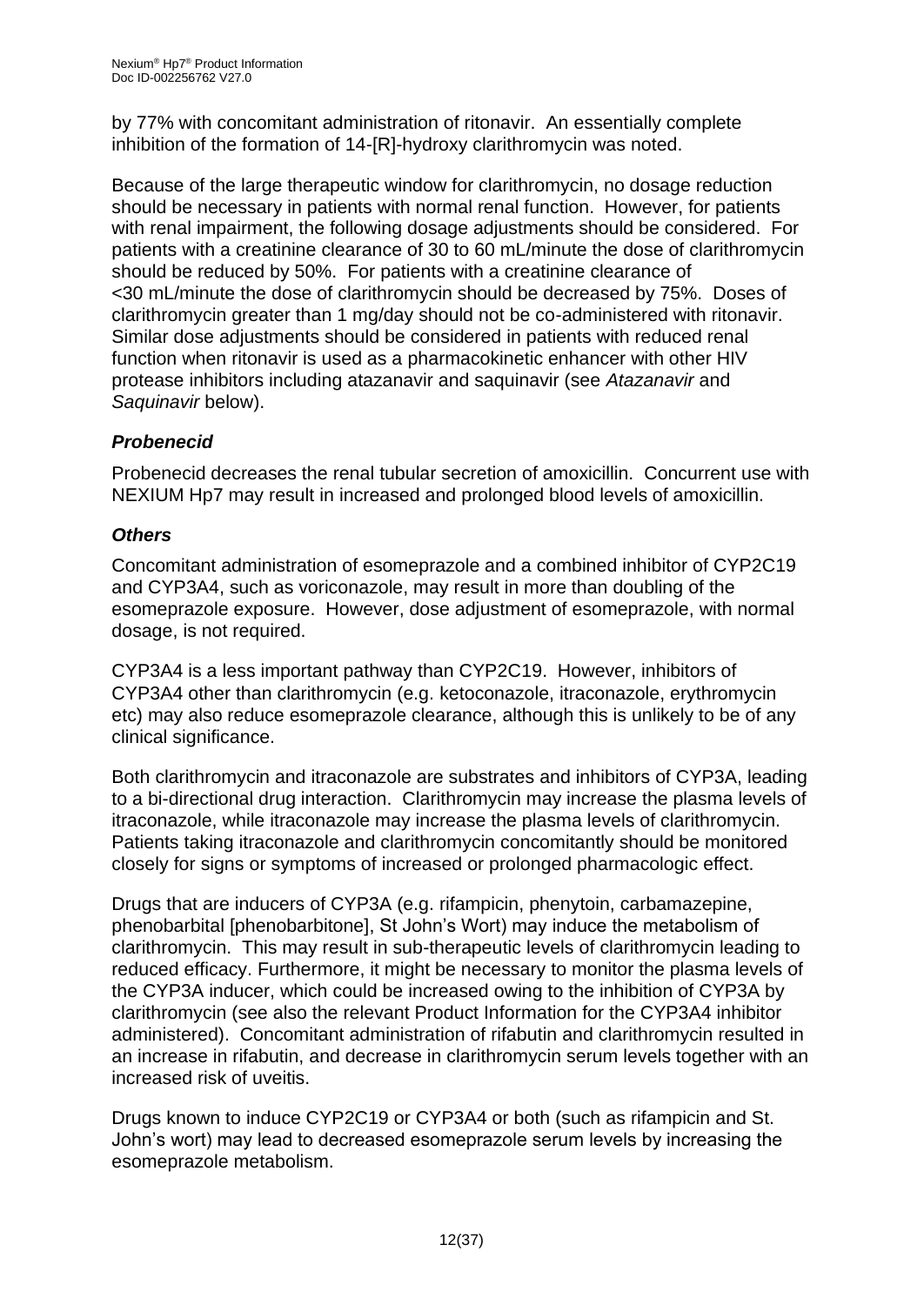# *Fluoxetine*

Fluoxetine is partially metabolised by the 2D6 isoform of P450. It is a weak inhibitor of CYP3A. Theoretically, this inhibition could result in possible elevation of clarithromycin levels.

# *Efavirenz, nevirapine, rifabutin, rifapentine and rifampicin*

Strong inducers of the cytochrome P450 metabolism system (such as efavirenz, nevirapine, rifampicin, rifapentine and rifabutin) may accelerate the metabolism of clarithromycin and thus lower the plasma levels of clarithromycin, while increasing those of 14-OH-clarithromycin, a metabolite that is also microbiologically active. Since the microbiological activities of clarithromycin and 14-OH-clarithromycin are different for different bacteria, the intended therapeutic effect could be impaired during concomitant administration of clarithromycin and enzyme inducers.

# *Etravirine*

Clarithromycin exposure was decreased by etravirine; however, concentrations of the active metabolite, 14-OH-clarithromycin, were increased. Because 14-OHclarithromycin has reduced activity against Mycobacterium avium complex (MAC), overall activity against this pathogen may be altered; therefore, alternatives to clarithromycin should be considered for the treatment of MAC.

# *Clopidogrel*

Results from studies in healthy subjects have shown a

pharmacokinetic/pharmacodynamic (PK/PD) interaction between clopidogrel (300 mg loading dose/75 mg daily maintenance dose) and esomeprazole (40 mg p.o. daily) resulting in decreased exposure to the active metabolite of clopidogrel by an average of 40%, and resulting in decreased maximum inhibition of (ADP induced) platelet aggregation by an average of 14%. Based on these data, concomitant use of esomeprazole and clopidogrel should be avoided.

When clopidogrel was given together with a fixed dose combination of esomeprazole 20 mg + ASA 81 mg compared to clopidogrel alone in a study in healthy subjects there was a decreased exposure by almost 40% of the active metabolite of clopidogrel. However, the maximum levels of inhibition of (ADP induced) platelet aggregation in these subjects were similar in the clopidogrel and the clopidogrel + the combined (esomeprazole + ASA) product groups.

There are both observational and clinical studies on the clinical implications of a PK/PD interaction (with proton pump inhibitors, including omeprazole) investigating the number of major cardiovascular events when clopidogrel and proton pump inhibitors are given concomitantly.

### **Effects of esomeprazole, amoxicillin or clarithromycin on other drugs**

### *Allopurinol*

The concurrent administration of allopurinol and ampicillin increases substantially the incidence of rashes in patients receiving both drugs as compared to patients receiving ampicillin alone. It is not known whether this potentiation of ampicillin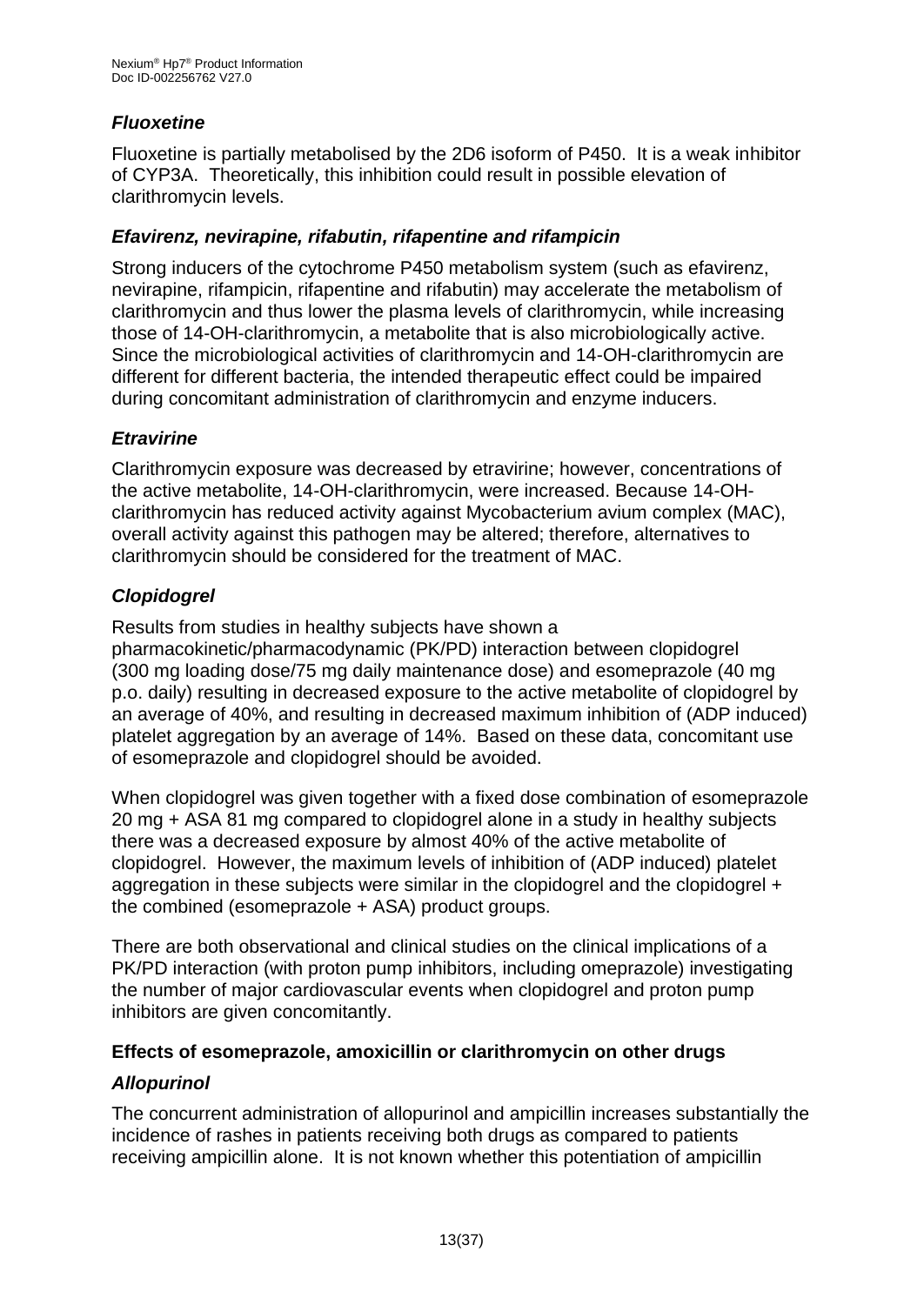rashes is due to allopurinol or the hyperuricaemia present in these patients. Similar reactions can be expected with the amoxicillin component of NEXIUM Hp7.

### *Carbamazepine*

Single dose administration of clarithromycin has been shown to result in increased concentrations of carbamazepine. Blood level monitoring of carbamazepine should be considered if NEXIUM Hp7 is co-prescribed.

### *Cisapride, domperidone, pimozide, terfenadine and astemizole*

Elevated levels of these drugs have been reported in patients receiving concomitant clarithromycin or another macrolide antibiotic. This may result in QT prolongation and cardiac arrhythmias including ventricular tachycardia, ventricular fibrillation and torsades de pointes. The concurrent use of macrolide antibiotics, including clarithromycin, with these drugs is contraindicated because of the potential for this interaction (see Section 4.3 CONTRAINDICATIONS).

### *Cilostazol*

Omeprazole as well as esomeprazole act as inhibitors of CYP2C19. Omeprazole, given in doses of 40 mg to healthy subjects in a cross-over study, increased Cmax and AUC for cilostazol by 18% and 26% respectively, and one of its active metabolites by 29% and 69% respectively (see Section 4.3 CONTRAINDICATIONS).

#### *Citalopram, clomipramine and imipramine*

Because the plasma concentrations of these drugs may be increased by the concomitant administration of esomeprazole a dose reduction could be needed.

#### *Diazepam*

Concomitant administration of 30 mg esomeprazole to healthy volunteers resulted in 45% decrease in clearance of the CYP2C19 substrate diazepam.

#### *Methotrexate*

When given together with proton pump inhibitors, methotrexate levels have been reported to increase in some patients. In high-dose methotrexate administration a temporary withdrawal of esomeprazole may need to be considered.

### *Tacrolimus*

Concomitant administration of esomeprazole has been reported to increase the serum levels of tacrolimus.

#### *HIV protease inhibitors*

#### *Atazanavir and nelfinavir*

Concomitant administration with esomeprazole and atazanavir is contraindicated.

Omeprazole has been reported to interact with some antiretroviral drugs. The clinical importance and the mechanisms behind these reported interactions are not always known. Increased gastric pH during omeprazole treatment may change the absorption of the antiretroviral drug. Other possible interaction mechanisms are via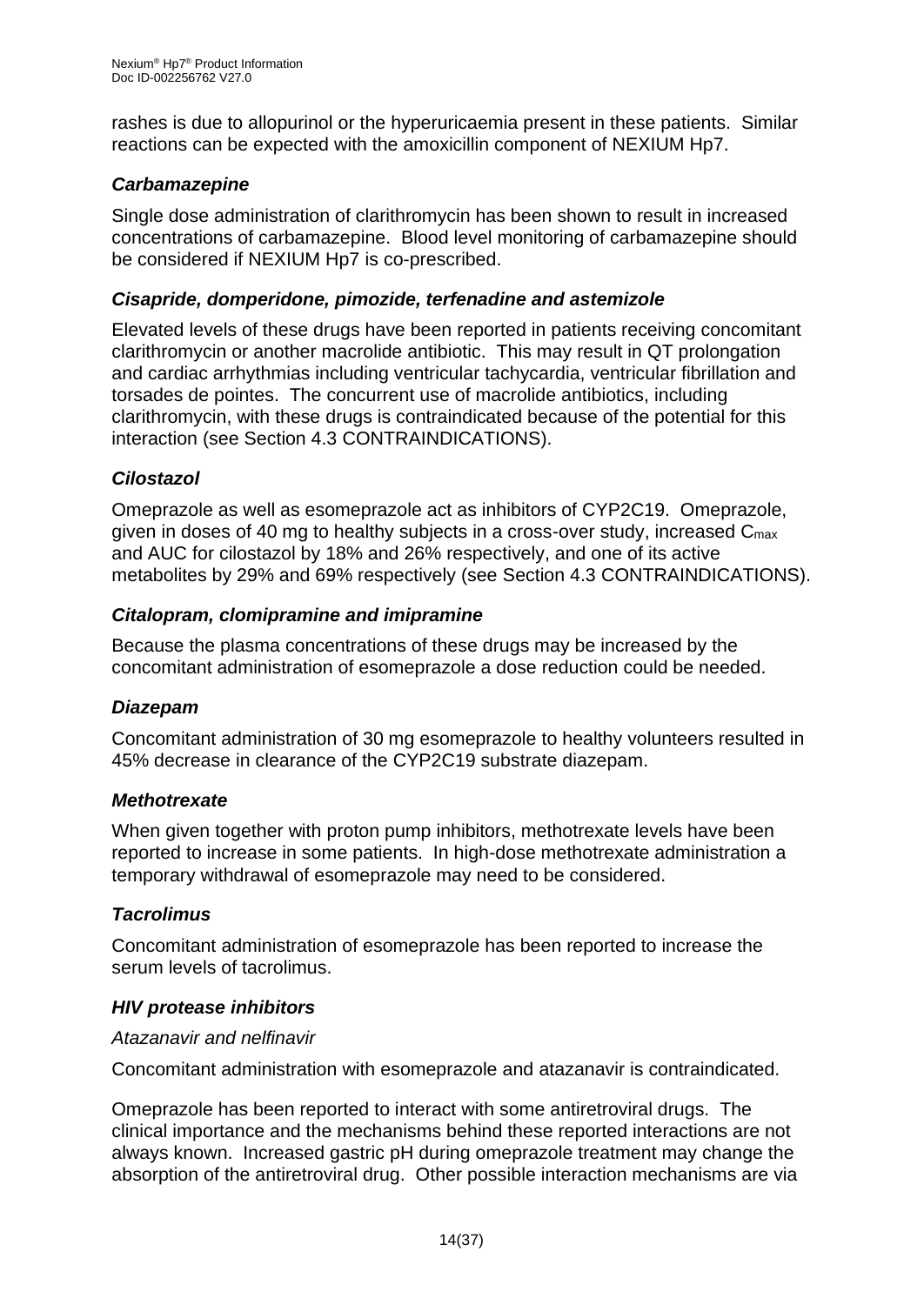CYP2C19. For some antiretroviral drugs, such as atazanavir and nelfinavir, decreased serum levels have been reported when given together with omeprazole and concomitant administration is not recommended. For other antiretroviral drugs, such as saquinavir, increased serum levels have been reported. There are also some antiretroviral drugs for which unchanged serum levels have been reported when given with omeprazole. Due to the similar pharmacodynamic effects and pharmacokinetic properties of omeprazole and esomeprazole, concomitant administration with esomeprazole and antiretroviral drugs, such as nelfinavir is not recommended.

Both clarithromycin and atazanavir are substrates and inhibitors of CYP3A, and there is evidence of a bi-directional drug interaction. Because of the large therapeutic window for clarithromycin, no dosage reduction should be necessary in patients with normal renal function. For patients with moderate renal function (creatinine clearance 30 to 60 mL/min), the dose of clarithromycin should be decreased by 50%. For patients with creatinine clearance <30mL/min, the dose of clarithromycin should be decreased by 75% using an appropriate clarithromycin formulation. Doses of clarithromycin greater than 1000 mg per day should not be coadministered with protease inhibitors.

### *Ritonavir*

Ritonavir produces a 77% increase in clarithromycin AUC but a 99.8% decrease in 14-hydroxy-clarithromycin AUC; no dosage reduction of clarithromycin is recommended except in decreased renal function. Conversely, clarithromycin increases ritonavir AUC by 12%; no dosage adjustment of ritonavir is recommended.

### *Indinavir*

The potential pharmacokinetic interaction between indinavir and clarithromycin was assessed in a three period, randomised, cross-over, multiple dose study. Plasma concentration profiles of indinavir were consistently slightly higher in the presence of clarithromycin, although Cmax changed minimally. Thus, clarithromycin has a modest inhibitory effect on indinavir metabolism. Results suggest that indinavir completely inhibits the oxidative metabolism of clarithromycin. The magnitude of the changes in the pharmacokinetics of clarithromycin and indinavir were not considered to be clinically significant, and co-administration of the drugs does not require dose adiustment.

### *Saquinavir*

Both clarithromycin and saquinavir are substrates and inhibitors of CYP3A, and there is evidence of a bi-directional drug interaction. When saquinavir is co-administered with ritonavir, consideration should be given to the potential effects of ritonavir on clarithromycin (see Section 4.4 SPECIAL WARNINGS AND PRECAUTIONS FOR USE and 4.5 INTERACTIONS WITH OTHER MEDICINES AND OTHER FORMS OF INTERACTIONS).

### *Zidovudine*

Simultaneous oral administration of clarithromycin and zidovudine in HIV infected adult patients may result in decreased steady-state zidovudine concentrations.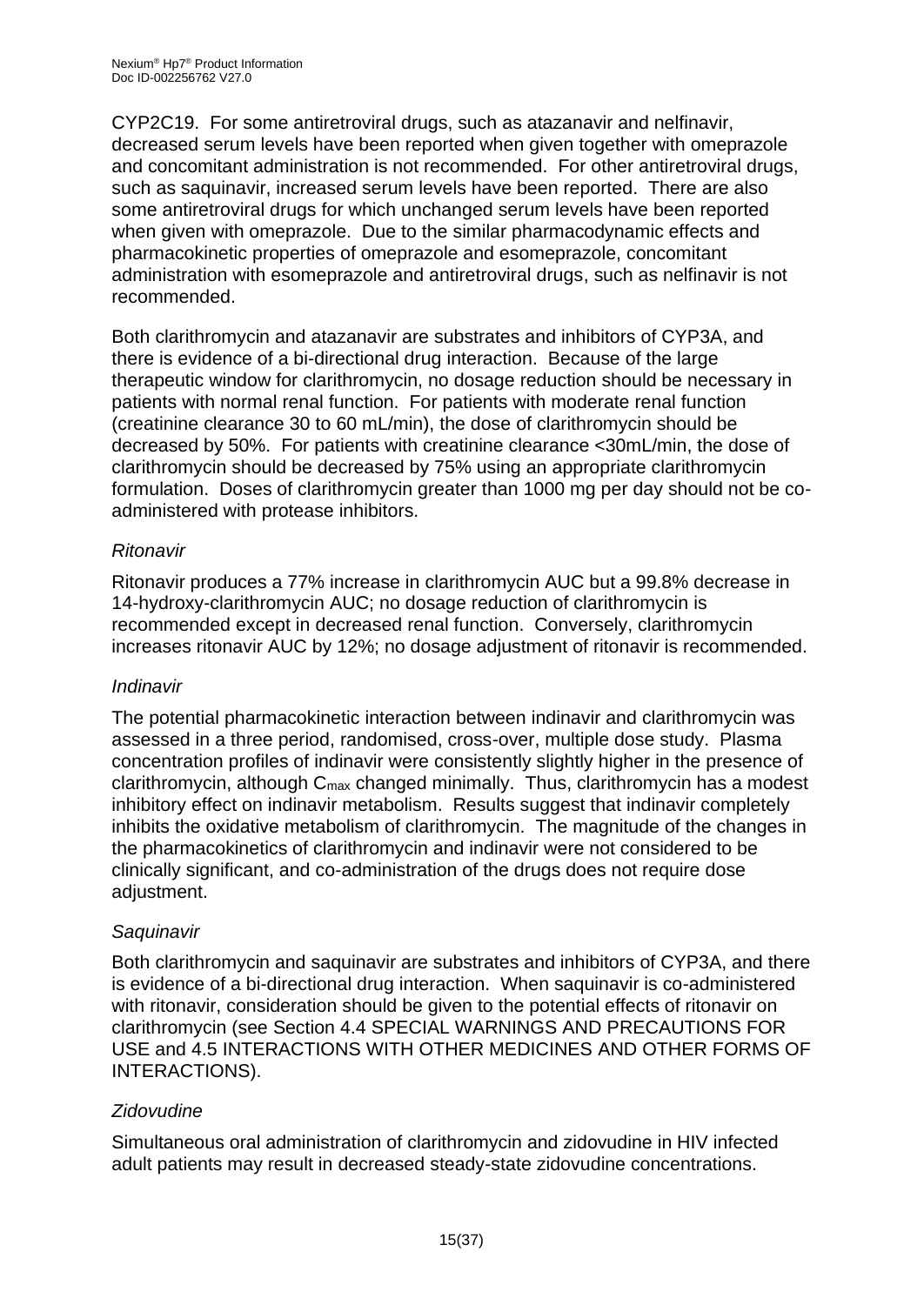Because clarithromycin appears to interfere with the absorption of simultaneously administered oral zidovudine, this interaction can largely be avoided by staggering the doses of clarithromycin and zidovudine by at least two hours. This interaction does not appear to occur in paediatric HIV infected patients taking clarithromycin suspensions with zidovudine or didanosine.

### *Calcium channel blockers*

Acute kidney injury has been reported in patients using clarithromycin and calcium channel blockers metabolised by CYP3A4 (e.g. verapamil, amlodipine, diltiazem), although causal association cannot be established. Most of the cases involved elderly patients 65 years of age or older.

Additionally, caution is advised regarding the concomitant administration of clarithromycin and calcium channel blockers metabolised by CYP3A4 due to the risk of hypotension. Plasma concentrations of clarithromycin as well as calcium channel blockers may increase due to the interaction. Hypotension, bradyarrythmias and lactic acidosis have been observed in patients taking clarithromycin and verapamil concomitantly.

### *HMG-CoA reductase inhibitors (statins)*

Concomitant use of clarithromycin with lovastatin or simvastatin is contraindicated as these statins are extensively metabolised by CYP3A4 and concomitant treatment with clarithromycin increases their plasma concentration, which increases the risk of myopathy, including rhabdomyolysis (see Section 4.3 CONTRAINDICATIONS and 4.4 SPECIAL WARNINGS AND PRECAUTIONS FOR USE). Reports of rhabdomyolysis have been received for patients taking clarithromycin concomitantly with these statins. If treatment with clarithromycin cannot be avoided, therapy with lovastatin or simvastatin must be suspended during the course of treatment.

Caution should be exercised when prescribing clarithromycin with statins. In situations where the concomitant use of clarithromycin with statins cannot be avoided, it is recommended to prescribe the lowest registered dose of the statin. Rare reports of rhabdomyolysis have also been reported in patients taking atorvastatin or rosuvastatin. Adjustment of the statin dose or use of a statin that is not dependent on CYP3A metabolism (e.g. fluvastatin or pravastatin) should be considered. Patients should be monitored for signs and symptoms of myopathy.

### *Oral contraceptives*

In common with other broad spectrum antibiotics, amoxicillin may reduce the efficacy of oral contraceptives and patients should be warned accordingly.

### *Phenytoin*

Concomitant administration of 40 mg esomeprazole resulted in a 13% increase in trough plasma levels of phenytoin in epileptic patients. It is recommended to monitor the plasma concentrations of phenytoin when treatment with esomeprazole is introduced or withdrawn.

There have been reports of clarithromycin interactions with phenytoin. Phenytoin is metabolised by the P450 system, although not by the 3A isoform. It is strongly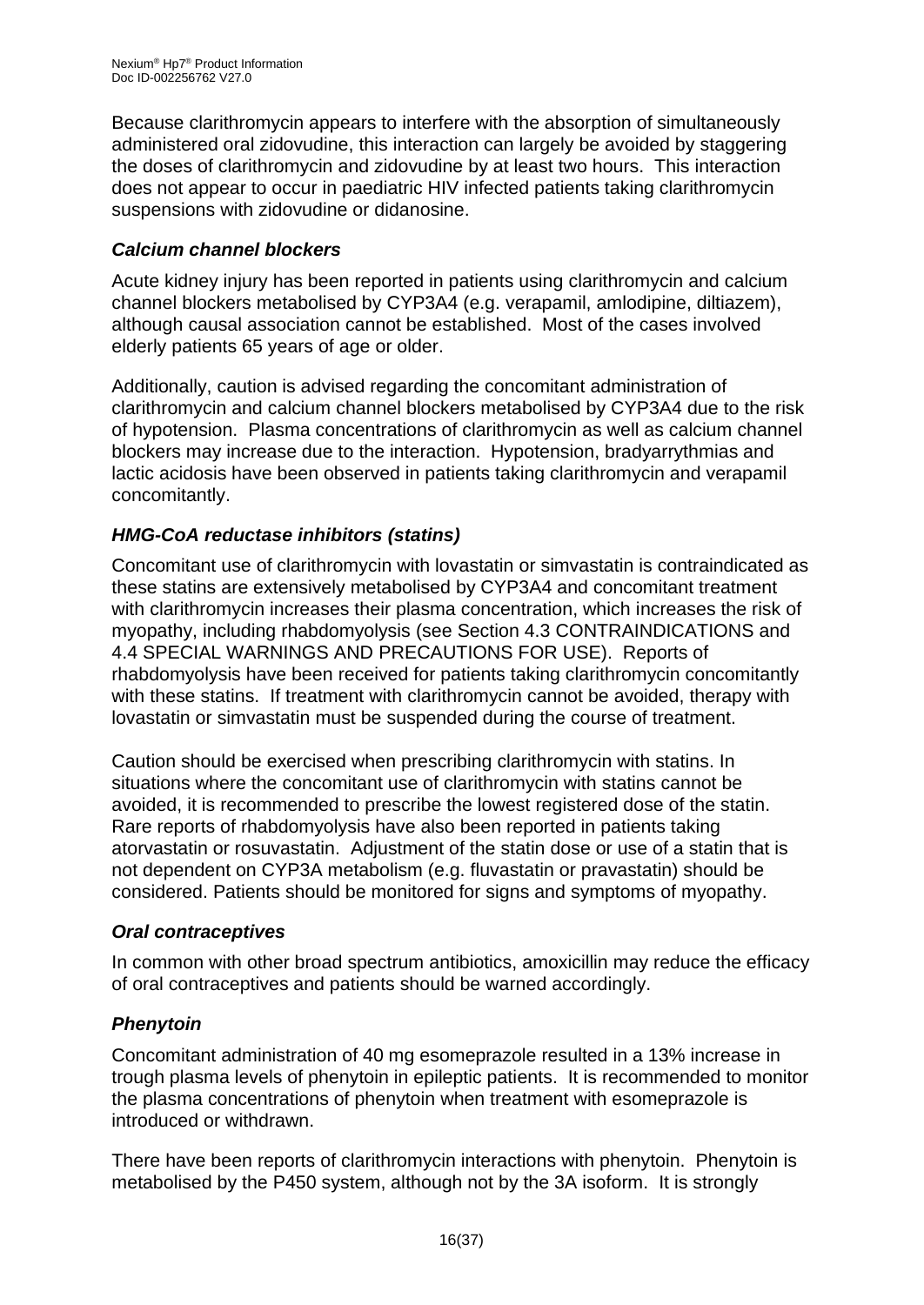recommended that plasma concentration of phenytoin be monitored if it is necessary to treat patients on phenytoin with NEXIUM Hp7.

### *Sodium valproate*

There have been spontaneous or published reports of interactions of CYP3A inhibitors, including clarithromycin with drugs not thought to be metabolised by CYP3A (e.g. phenytoin and sodium valproate). Serum level determinations are recommended for these drugs when administered concomitantly with clarithromycin. Increased serum levels have been reported.

### *Antiarrythmics (quinidine or disopyramide)*

There have been post-marketing reports of torsades de pointes occurring with concurrent use of clarithromycin and quinidine or disopyramide. Electrocardiograms should be monitored for QTc prolongation during co-administration of clarithromycin with these drugs. Serum levels of these medications should be monitored during clarithromycin therapy.

There have been post-marketing reports of hypoglycaemia with the concomitant administration of clarithromycin and disopyramide. Therefore, blood glucose levels should be monitored during concomitant administration of clarithromycin and disopyramide.

### *Repaglinide*

Clarithromycin may enhance and/or prolong the hypoglycaemic effect of repaglinide. In an interaction study in healthy volunteers, co-administration of 250 mg clarithromycin, a mechanism-based inhibitor of CYP3A4, increased the repaglinide AUC by 40% and Cmax by 67%, and increased the mean incremental AUC of serum insulin by 51% and the maximum concentration by 61%. The exact mechanism of this interaction is not clear.

### *Tetracyclines*

Tetracyclines and other bacteriostatic drugs may interfere with the bactericidal effects of amoxicillin.

### *Theophylline*

Clarithromycin use in patients who are receiving theophylline may be associated with an increase of serum theophylline concentrations. Monitoring of serum theophylline concentrations should be considered for patients receiving high doses of theophylline or with baseline concentrations in the upper therapeutic range. In two studies in which theophylline was administered with clarithromycin (a theophylline sustained release formulation was dosed at either 6.5 or 12 mg/kg, together with clarithromycin 250 or 500 mg every 12 hours), the steady state levels of  $C_{\text{max}}$ ,  $C_{\text{min}}$ and AUC increased about 20%. Theophylline dosage may need to be reduced.

# **Oral hypoglycaemic agents/insulin**

With certain hypoglycaemic drugs such as nateglinide, pioglitazone, repaglinide and rosiglitazone, inhibition of CYP3A enzyme by clarithromycin may be involved and could cause hypoglycaemia when used concomitantly. Careful monitoring of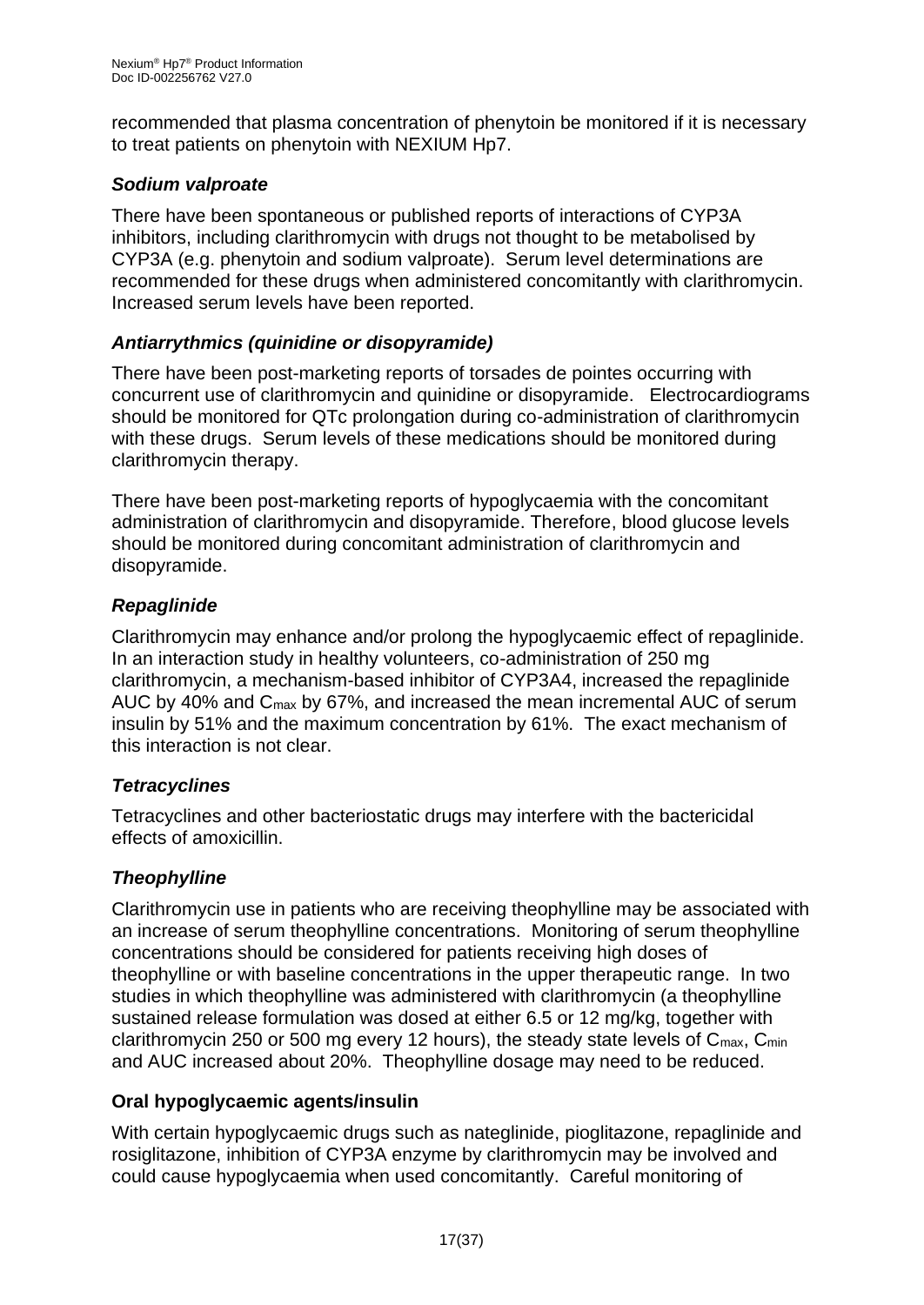glucose is recommended (see Section 4.4 SPECIAL WARNINGS AND PRECAUTIONS FOR USE).

### *Oral anticoagulants*

Concomitant administration of 40 mg esomeprazole to warfarin-treated patients showed that, despite a slight elevation in the trough plasma concentration of the less potent R-isomer of warfarin, the coagulation times were within the accepted range. However, from post-marketing use cases of elevated INR of clinical significance have been reported during concomitant treatment with warfarin. Close monitoring is recommended when initiating and ending treatment with warfarin or other coumarin derivatives.

Spontaneous reports in the post-marketing period suggest that concomitant administration of clarithromycin and oral anticoagulants may potentiate the effects of the oral anticoagulants. Prothrombin time should be carefully monitored while patients are receiving clarithromycin and oral anticoagulants simultaneously.

In the literature there are rare cases of increased INR in patients maintained on acenocoumarol or warfarin and prescribed a course of amoxicillin. If coadministration is necessary, the prothrombin time or INR should be carefully monitored with the addition or withdrawal of amoxicillin.

### *Ergotamine / dihydroergotamine*

Post-marketing reports for clarithromycin indicate that co-administration of clarithromycin with ergotamine or dihydroergotamine has been associated with acute ergot toxicity characterised by vasospasm and ischaemia of the extremities and other tissues, including the central nervous system. Hence, concomitant use of these medications is contraindicated (see Section 4.3 CONTRAINDICATIONS).

### *Terfenadine*

Macrolides have been reported to alter the metabolism of terfenadine resulting in increased levels of terfenadine which has occasionally been associated with cardiac arrythmias such as QT prolongation, ventricular tachycardia, ventricular fibrillation and torsades de pointes. Concomitant use with this medication is therefore contraindicated (see Section 4.3 CONTRAINDICATIONS).

### *Colchicine*

Colchicine is a substrate for both CYP3A and the efflux transporter, P-glycoprotein (P-gp). Clarithromycin and other macrolides are known to inhibit CYP3A and P-gp. When clarithromycin and colchicine are administered together, inhibition of P-gp and/or CYP3A by clarithromycin may lead to increased exposure to colchicine. Concomitant use of clarithromycin and colchicine is contraindicated (see Section 4.3 CONTRAINDICATIONS and 4.4 SPECIAL WARNINGS AND PRECAUTIONS FOR USE).

### *Sildenafil, tadalafil and vardenafil*

Each of these phosphodiesterase inhibitors is metabolised, at least in part, by CYP3A and CYP3A may be inhibited by concomitantly administered clarithromycin.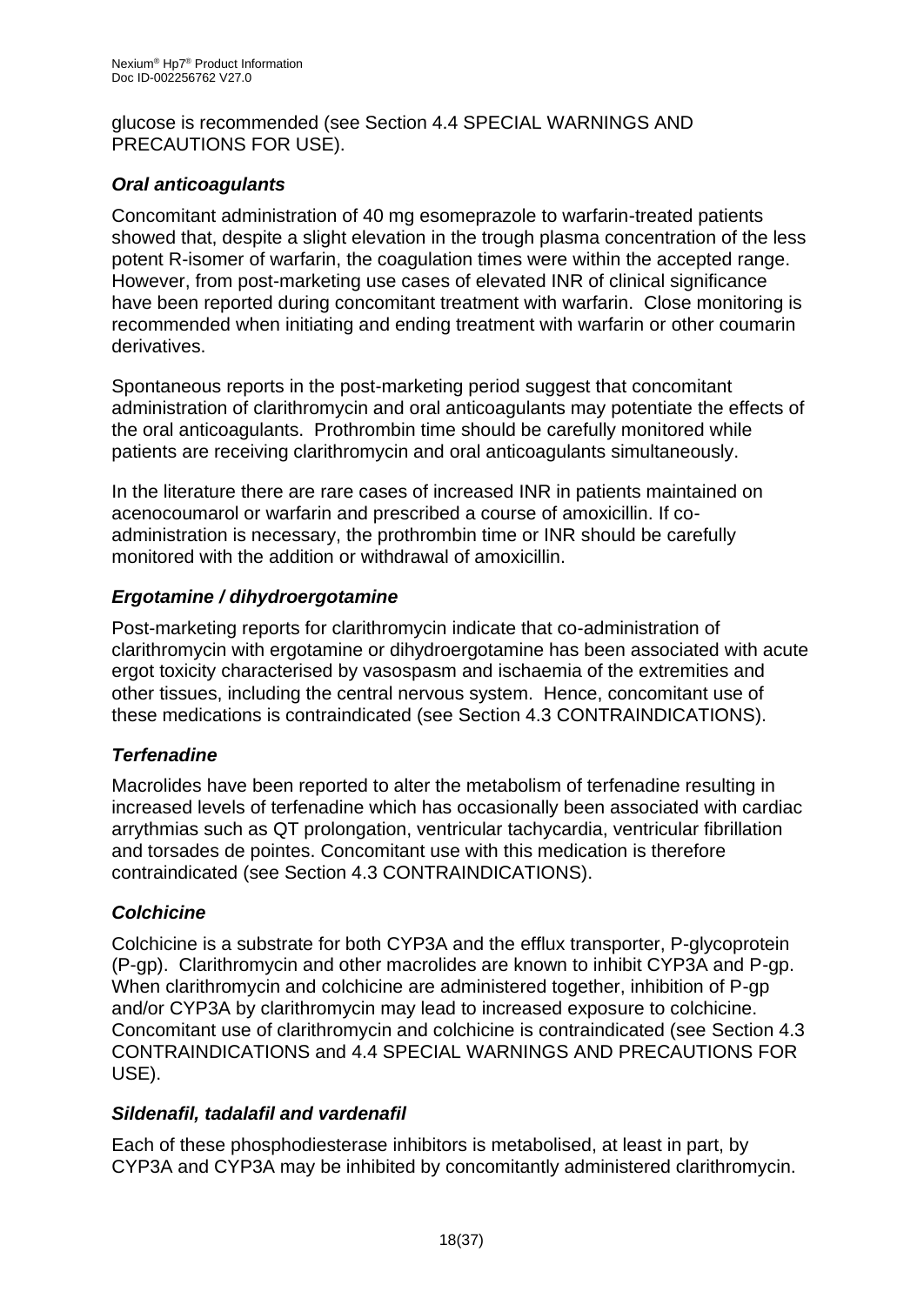Co-administration of clarithromycin with sildenafil, tadalafil or vardenafil would likely result in increased phosphodiesterase inhibitor exposure. Reduction of sildenafil, tadalafil and vardenafil dosages should be considered when these drugs are coadministered with clarithromycin.

# *Tolterodine*

The primary route of metabolism for tolterodine is via the 2D6 isoform of cytochrome P450 (CYP2D6). However, in a subset of the population devoid of CYP2D6, the identified pathway of metabolism is via CYP3A. In this population subset, inhibition of CYP3A results in significantly higher serum concentrations of tolterodine. A reduction in tolterodine dosage may be necessary in the presence of CYP3A inhibitors, such as clarithromycin in the CYP2D6 poor metaboliser population.

# *Digoxin*

When clarithromycin and digoxin are administered together, inhibition of Pglycoprotein (P-gp) by clarithromycin may lead to increased exposure to digoxin. Elevated digoxin serum concentrations in patients receiving clarithromycin and digoxin concomitantly have also been reported in post-marketing surveillance. Some patients have shown clinical signs consistent with digoxin toxicity, including potentially fatal arrhythmias. Serum digoxin concentration should be carefully monitored while patients are receiving digoxin and clarithromycin simultaneously.

# *Medicinal products with pH dependent absorption*

The decreased intragastric acidity during treatment with esomeprazole and other PPIs, might increase or decrease the absorption of drugs if the mechanism of absorption is influenced by gastric acidity. In common with the use of other inhibitors of acid secretion or antacids, the absorption of drugs such as ketoconazole, itraconazole and erlotinib can decrease and the absorption of drugs such as digoxin can increase during treatment with esomeprazole. Concomitant treatment with omeprazole (20 mg daily) and digoxin in healthy subjects increased the bioavailability of digoxin by 10% (up to 30% in two out of ten subjects).

# *CYP3A-based interactions*

Cytochrome P450 3A (CYP3A) is the major isoform involved in clarithromycin metabolism. Co-administration of clarithromycin, known to inhibit CYP3A, and a drug primarily metabolised by CYP3A may be associated with elevations in drug concentrations that could increase or prolong both therapeutic and adverse effects of the concomitant drug. Clarithromycin should be used with caution in patients receiving treatment with other drugs known to be CYP3A enzyme substrates, especially if the CYP3A substrate has a narrow safety margin (e.g. carbamazepine) and/or the substrate is extensively metabolised by this enzyme.

Dosage adjustments may be considered, and when possible, serum concentrations of drugs primarily metabolised by CYP3A should be monitored closely in patients concurrently receiving clarithromycin.

The following drugs or drug classes are known or suspected to be metabolised by the same CYP3A isoenzyme (not a comprehensive list): alprazolam, astemizole, carbamazepine, cilostazol, cisapride, ciclosporin, disopyramide, domperidone, ergot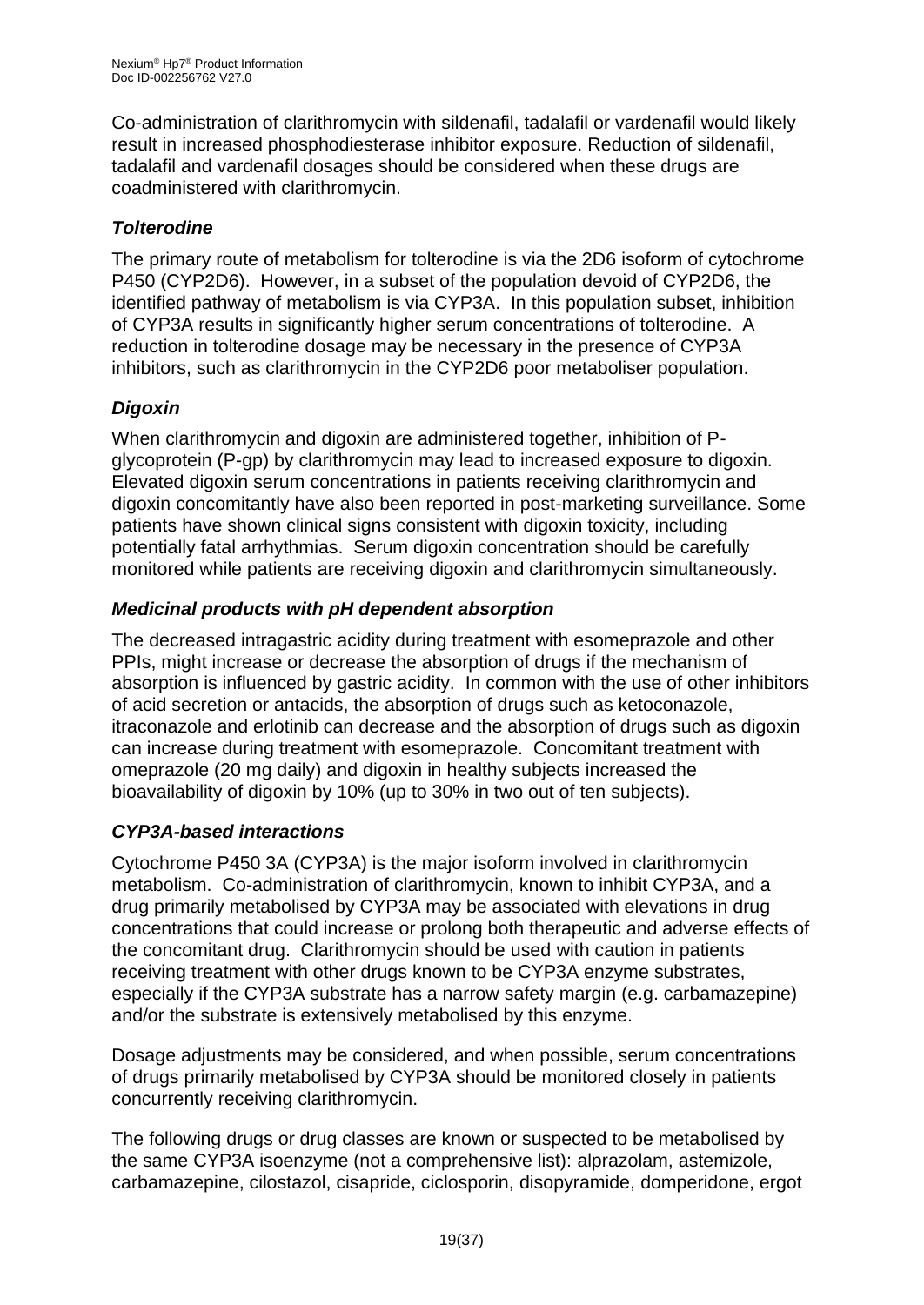alkaloids, ibrutinib, lomitapide, lovastatin, methylprednisolone, midazolam, omeprazole, oral anticoagulants (e.g. warfarin, rivaroxaban, apixaban), atypical antipsychotics (e.g. quetiapine), pimozide, quinidine, rifabutin, sildenafil, simvastatin, tacrolimus, terfenadine, triazolam and vinblastine. Drugs interacting by similar mechanisms through other isozymes within the CYP450 system include phenytoin, theophylline and sodium valproate.

# *Direct acting oral anticoagulants (DOACs)*

The DOAC dabigatran is a substrate for the efflux transporter P-gp. Rivaroxaban and apixaban are metabolised via CYP3A4 and are also substrates for P-gp. Caution should be exercised when clarithromycin is co-administered with these agents, particularly to patients at high risk of bleeding (see Section 4.4 SPECIAL WARNINGS AND PRECAUTION FOR USE).

#### *Triazolobenzodiazepines (e.g. triazolam and alprazolam) and related benzodiazepines (e.g. midazolam)*

Erythromycin has been reported to decrease clearance of triazolam and midazolam, and thus may increase the pharmacologic effect of these benzodiazepines. Concomitant administration of oral midazolam and clarithromycin is contraindicated. If intravenous midazolam is co-administered with clarithromycin, the patient must be closely monitored to allow dose adjustment. Drug delivery of midazolam via oromucosal route, which could bypass pre-systemic elimination of the drug, will likely result in a similar interaction to that observed after intravenous midazolam rather than oral administration.

The same precautions should also apply to other benzodiazepines that are metabolised by CYP3A, including triazolam and alprazolam. For benzodiazepines, which are not dependent on CYP3A for their elimination (temazepam, nitrazepam, lorazepam), a clinically important interaction with clarithromycin is unlikely.

There have been post-marketing reports of drug interactions and CNS effects (e.g. somnolence and confusion) with the concomitant use of clarithromycin and triazolam. Monitoring the patient for increased CNS pharmacological effects is suggested.

# *Oral midazolam*

When midazolam was co-administered with clarithromycin tablets (500 mg twice daily), midazolam AUC was increased 7-fold after oral administration of midazolam. Concomitant administration of oral midazolam and clarithromycin is contraindicated.

### *Aminoglycosides*

Caution is advised regarding concomitant administration of clarithromycin with other ototoxic drugs, especially with aminoglycosides (see Section 4.4 SPECIAL WARNINGS AND PRECAUTIONS FOR USE).

# **Food**

Food intake both delays and decreases the absorption of esomeprazole although this has no significant influence on the effect of esomeprazole on intragastric acidity.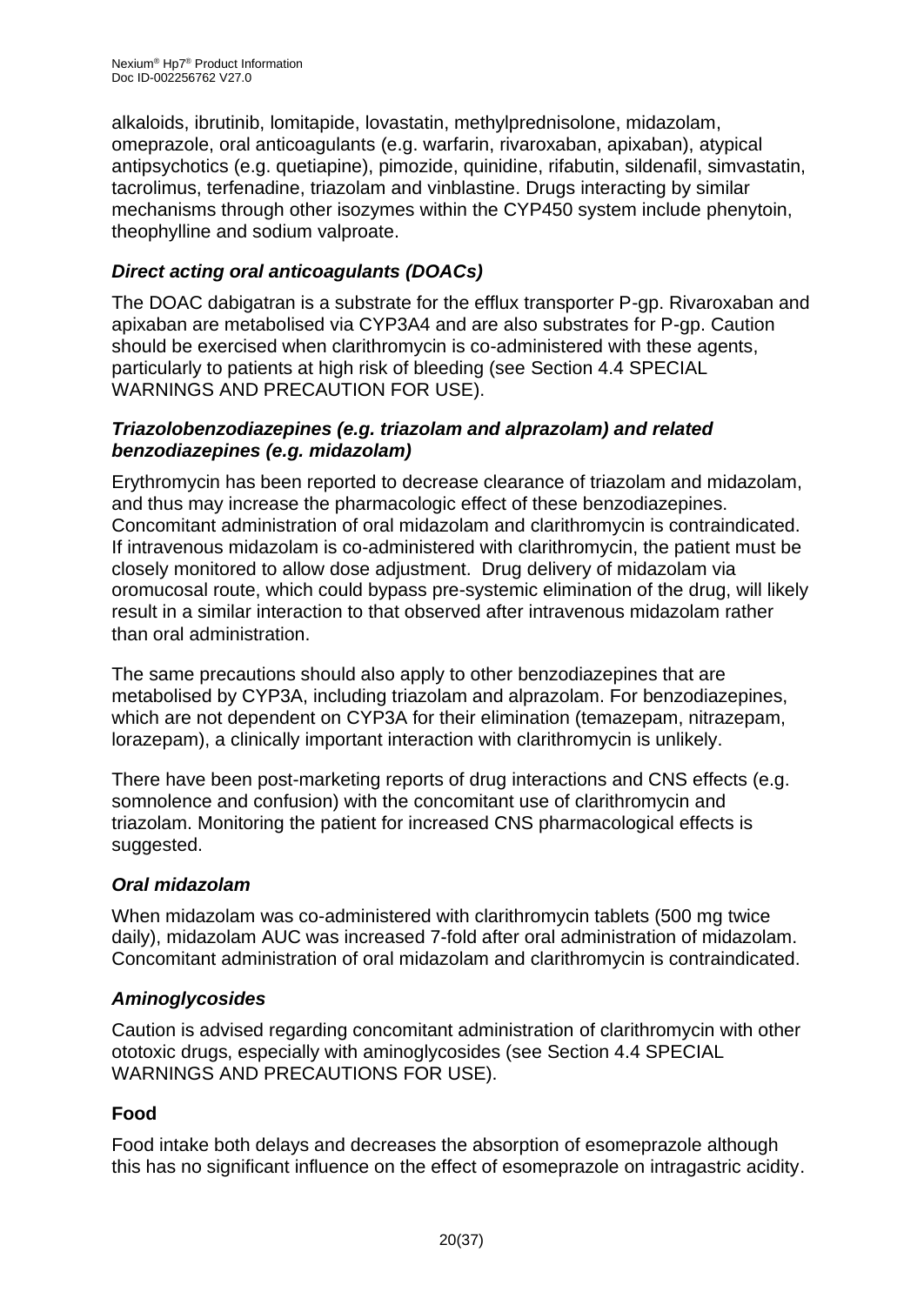Concomitant administration of food has no effect on the absorption of amoxicillin. The bioavailability of clarithromycin is increased in the presence of food, however, the clinical consequences of this effect are unknown.

# **4.6 FERTILITY, PREGNANCY AND LACTATION**

### **Effects on fertility**

### *Esomeprazole*

A fertility study has not been conducted on esomeprazole. However, there was no evidence that omeprazole impaired fertility in the rat at an estimated exposure (plasma AUC) of 1-2.5 times the maximum clinical exposure.

#### *Clarithromycin*

Studies in rats have not shown any evidence of effects on fertility or reproductive performance following daily oral dosing up to 150 mg/kg/day in females (1.4-fold the maximum recommended human dose (MRHD) based on body surface area), and up to 500 mg/kg/day in males (5-fold the MRHD on a body surface area basis).

#### **Use in pregnancy - Category B3**

For esomeprazole limited clinical data on exposed pregnancies are available. NEXIUM Hp7 should only be given to pregnant women if its use is considered essential.

The safety of clarithromycin for use in pregnancy has not yet been established. Based on variable results obtained from animal studies and experience in humans, the possibility of adverse effects on embryofoetal development cannot be excluded. Therefore, use during pregnancy is not advised without carefully weighing the benefits against risks.

For further information regarding the use of NEXIUM, AMOXIL and KLACID in pregnancy, refer to the full Product Information for the appropriate component.

### **Use in lactation**

NEXIUM Hp7 is not recommended for use during breastfeeding. It is not known if esomeprazole or its metabolites appear in human breast milk, although amoxicillin may be excreted in breast milk. Clarithromycin and other macrolides are excreted in human breast milk in small amounts. It has been estimated that an exclusively breastfed infant would receive about 1.7% of the maternal weight-adjusted dose of clarithromycin. The safety of NEXIUM Hp7 for use during breast feeding of infants has not been established.

For further information regarding the use of NEXIUM, AMOXIL and KLACID in lactation, refer to the full Product Information for the appropriate component.

# **4.7 EFFECTS ON ABILITY TO DRIVE AND USE MACHINES**

There are no data on the effect of clarithromycin on the ability to drive or use machines. The potential for dizziness, vertigo, confusion and disorientation, which may occur with the medication, should be taken into account before patients drive or use machines.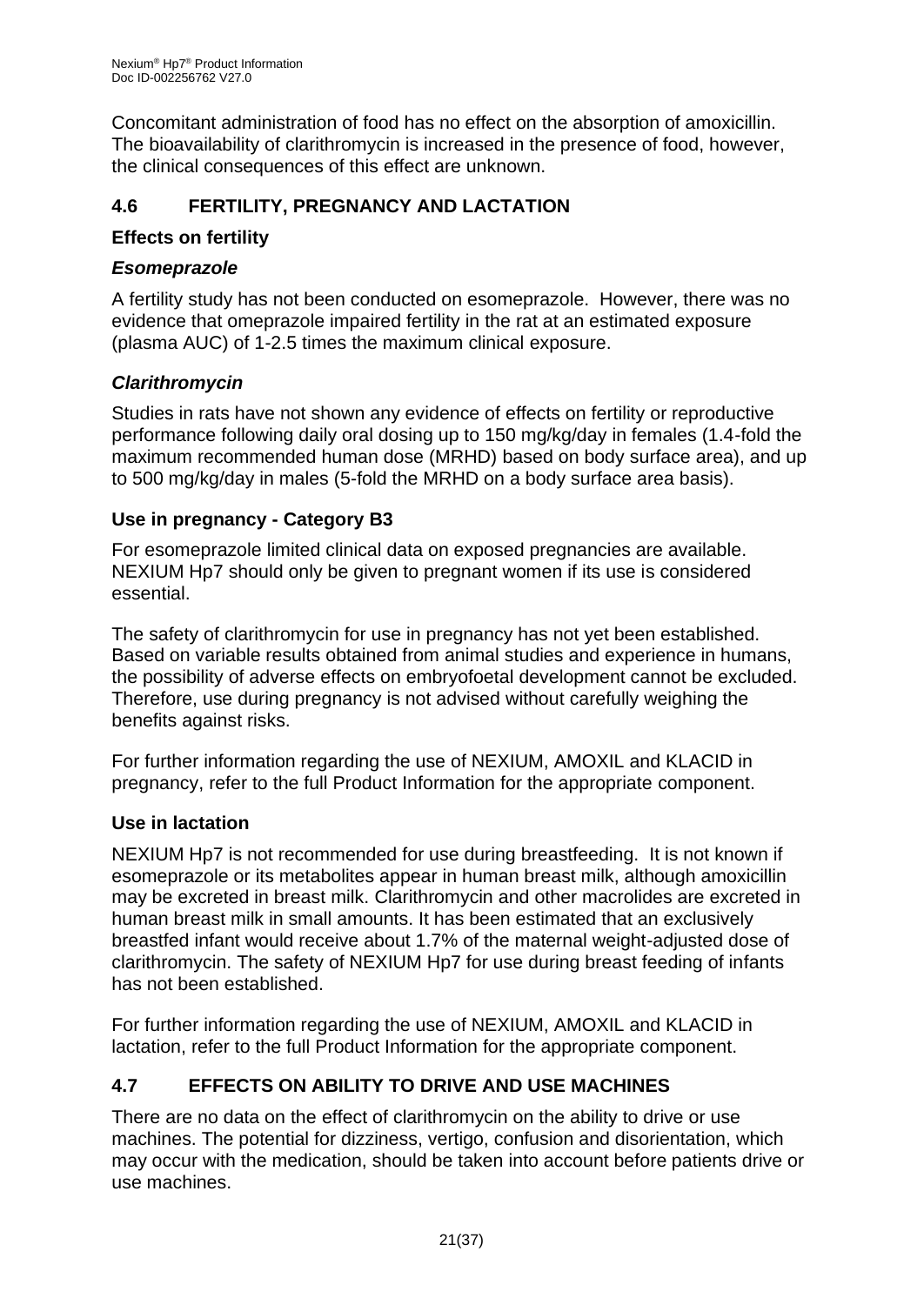# **4.8 ADVERSE EFFECTS (UNDESIRABLE EFFECTS)**

*H. pylori* eradication therapy is generally well tolerated. Adverse events reported during clinical trials were not unexpected given the component substances. Common adverse reactions included diarrhoea and nausea.

|                                                  | Esomeprazole | Omeprazole |
|--------------------------------------------------|--------------|------------|
|                                                  | $(n=446)$    | $(n=446)$  |
| <b>Gastrointestinal system disorders</b>         |              |            |
| Diarrhoea                                        | 21.5%        | 20.9%      |
| Mouth dry                                        | 3.4%         | 1.2%       |
| Flatulence                                       | 1.6%         | 1.1%       |
| Nausea                                           | 1.3%         | 1.8%       |
| Vomiting                                         | 1.1%         | 1.1%       |
| <b>Stomatitis</b>                                | 1.3%         | 0.9%       |
| Abdominal pain                                   | 0.9%         | 0.9%       |
| Dyspepsia                                        | 0.7%         | 0.2%       |
| Tongue disorder                                  | 0.7%         | 0.7%       |
| Special senses other, disorder                   |              |            |
| Dysgeusia                                        | 12.6%        | 15.2%      |
| Central & peripheral nervous system<br>disorders |              |            |
| Headache                                         | 3.6%         | 2.2%       |
| Liver and biliary system disorders               |              |            |
| <b>SGPT</b> increased                            | 1.8%         | 2.5%       |
| <b>SGOT</b> increased                            | 0.4%<br>1.1% |            |
| Bilirubinaemia                                   | 0.2%         | 1.2%       |
| <b>Respiratory system disorders</b>              |              |            |
| Pharyngitis                                      | 1.1%         | 0.2%       |
| Skin and appendages disorders                    |              |            |
| <b>Pruritus</b>                                  | 0.4%         | 0.7%       |
| Rash                                             | 0.2%         | 0.9%       |
| Rash erythematous                                | 0.7%         | 0.7%       |
| <b>Psychiatric disorders</b>                     |              |            |
| Insomnia                                         | 0.7%         | 0.2%       |
| <b>Haematologic disorders</b>                    |              |            |
| Anaemia                                          | 0.7%         | 1.2%       |
| Thrombocytopenia                                 | $\mathbf 0$  | 0.7%       |

#### **Table 1 Adverse events, regardless of causality, occurring at an incidence of greater than 0.5% in clinical trials, B13 and B14.**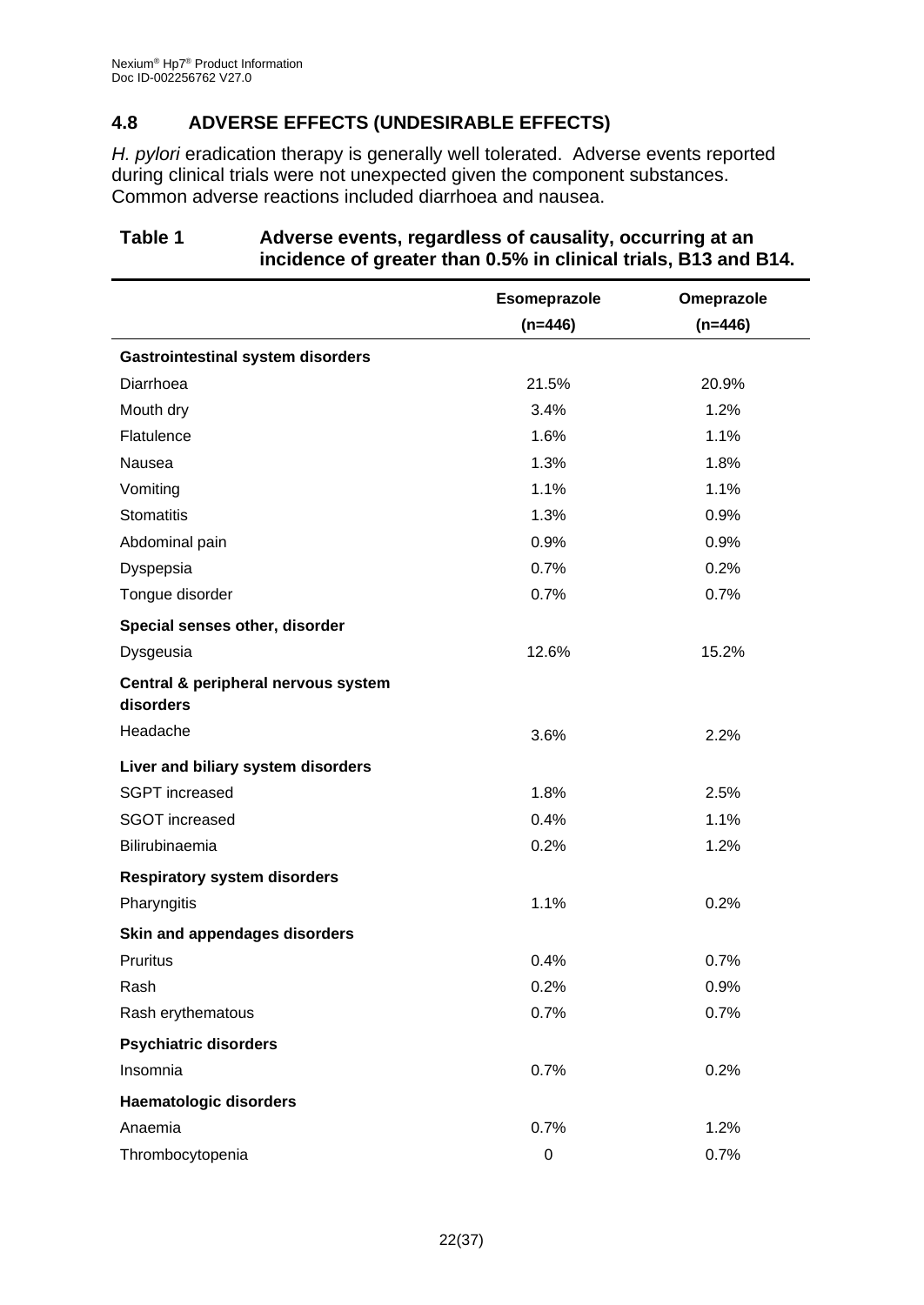#### **Table 1 Adverse events, regardless of causality, occurring at an incidence of greater than 0.5% in clinical trials, B13 and B14.**

|                          | <b>Esomeprazole</b><br>$(n=446)$ | Omeprazole<br>$(n=446)$ |
|--------------------------|----------------------------------|-------------------------|
| Urinary system disorders |                                  |                         |
| Haematuria               | 0.9%                             | 0.7%                    |

### **Esomeprazole**

Esomeprazole is well tolerated. The following adverse drug reactions have been identified or suspected in the clinical trials programme and/or from post-marketing use.

Adverse reactions within each body system are listed in descending order of frequency (Very common:  $\geq 10\%$ ; common:  $\geq 1\%$  and <10%; uncommon:  $\geq 0.1\%$  and  $\langle 1\% \rangle$ ; rare  $\geq 0.01\%$  and  $\langle 0.1\% \rangle$ ; very rare:  $\langle 0.01\% \rangle$ . These include the following:

| and/or post-marketing experience |                  |                                      |
|----------------------------------|------------------|--------------------------------------|
| <b>System Organ Class</b>        | <b>Frequency</b> | <b>Event</b>                         |
| Blood and lymphatic              | Rare             | leukopenia, thrombocytopenia         |
| system disorders                 |                  |                                      |
|                                  | Very rare        | agranulocytosis, pancytopenia        |
| Immune system disorders          | Rare             | hypersensitivity reactions (e.g.     |
|                                  |                  | angioedema, anaphylactic             |
|                                  |                  | reaction/shock)                      |
| Metabolism and nutrition         | Uncommon         | peripheral oedema                    |
| disorders                        |                  |                                      |
|                                  | Rare             | hyponatraemia                        |
|                                  | Very rare        | hypomagnesaemia; severe              |
|                                  |                  | hypomagnesaemia may result in        |
|                                  |                  | hypocalcaemia. Hypomagnesaemia may   |
|                                  |                  | also result in hypokalaemia          |
| Psychiatric disorders            | Uncommon         | insomnia                             |
|                                  | Rare             | agitation, confusion, depression     |
|                                  | Very rare        | aggression, hallucination            |
| Nervous system disorders         | Common           | headache                             |
|                                  | Uncommon         | dizziness, paraesthesia, somnolence  |
|                                  | Rare             | dysgeusia                            |
| Eye disorders                    | Rare             | blurred vision, visual accommodation |
|                                  |                  | disturbances                         |
| Ear and labyrinth disorders      | Uncommon         | vertigo                              |

#### **Table 2 Esomeprazole adverse drug reactions – Clinical trials data and/or post-marketing experience**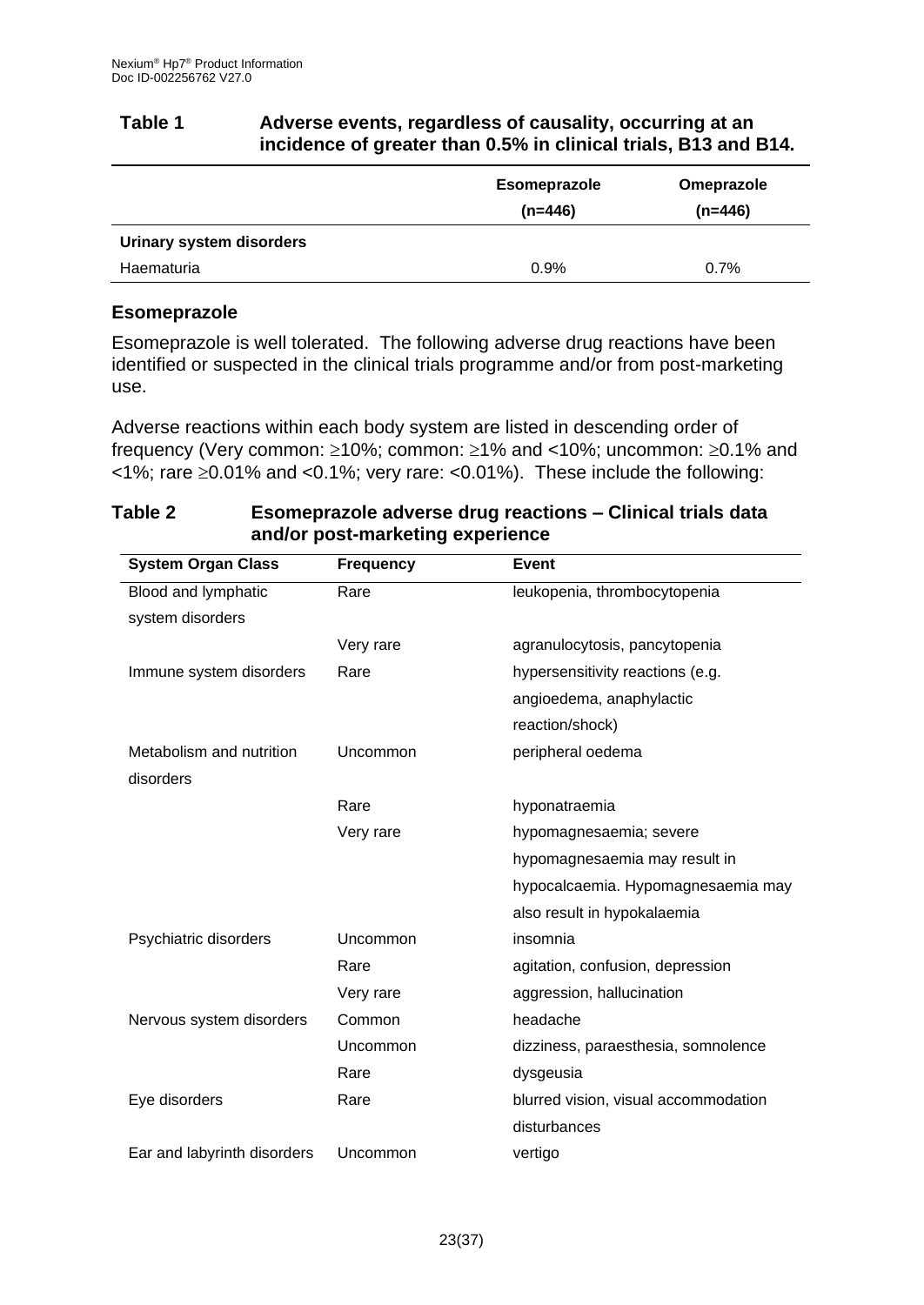| <b>System Organ Class</b>   | <b>Frequency</b> | Event                                    |
|-----------------------------|------------------|------------------------------------------|
| Respiratory, thoracic and   | Rare             | bronchospasm                             |
| mediastinal                 |                  |                                          |
| Gastrointestinal disorders  | Common           | abdominal pain, diarrhoea, flatulence,   |
|                             |                  | nausea/vomiting, constipation            |
|                             | Uncommon         | dry mouth                                |
|                             | Rare             | stomatitis, gastrointestinal candidiasis |
|                             | Very Rare        | microscopic colitis                      |
| Hepatobiliary disorders     | Uncommon         | increased liver enzymes                  |
|                             | Rare             | hepatitis with or without jaundice       |
|                             | Very rare        | hepatic failure, hepatic encephalopathy  |
| Skin and subcutaneous       | Uncommon         | dermatitis, pruritus, urticaria, rash    |
| tissue disorders            |                  |                                          |
|                             | Rare             | alopecia, photosensitivity               |
|                             | Very rare        | erythema multiforme, Stevens-Johnson     |
|                             |                  | syndrome, toxic epidermal necrolysis     |
|                             |                  | (TEN), acute generalised                 |
|                             |                  | exanthematous pustulosis (AGEP), drug    |
|                             |                  | rash with eosinophilia and systemic      |
|                             |                  | symptoms (DRESS)                         |
|                             | Not known        | subacute cutaneous lupus                 |
|                             |                  | erythematosus (SCLE)                     |
| Musculoskeletal,            | Rare             | arthralgia, myalgia                      |
| connective tissue and bone  |                  |                                          |
| disorders                   |                  |                                          |
|                             | Very rare        | muscular weakness                        |
| Renal and urinary disorders | Very rare        | interstitial nephritis                   |
| Reproductive system and     | Very rare        | gynaecomastia                            |
| breast disorders            |                  |                                          |
| General disorders           | Rare             | malaise, hyperhidrosis                   |

Adverse reactions that have been observed for the racemate (omeprazole) may occur with esomeprazole.

### **Amoxicillin**

As with other penicillins, it may be expected that untoward reactions will be essentially limited to sensitivity phenomena. They are likely to occur in individuals who have previously demonstrated hypersensitivity to penicillins.

The following adverse reactions have been reported as associated with the use of amoxicillin: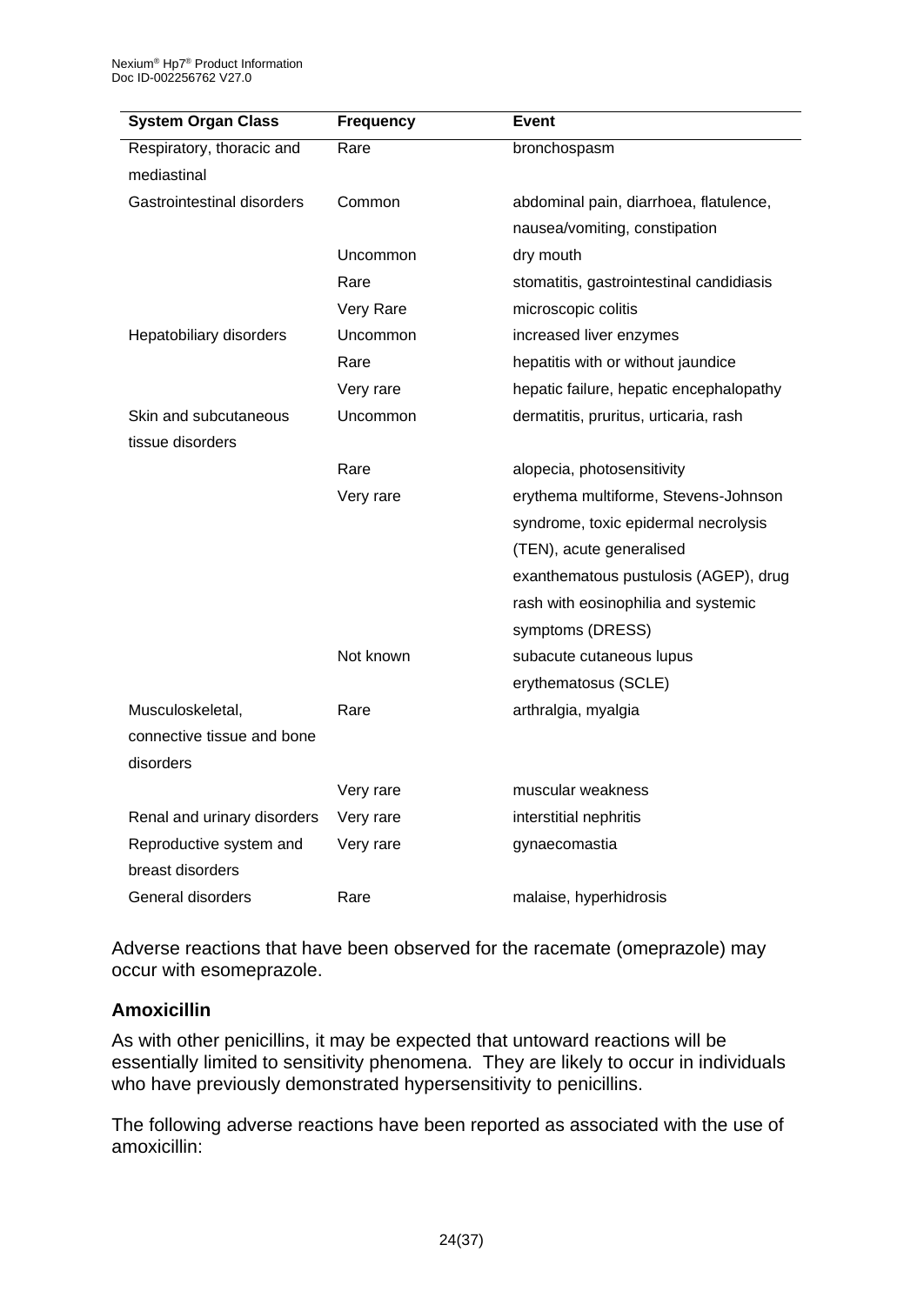*Infections and infestations*: Mucocutaneous candidiasis has been reported very rarely.

*Gastrointestinal*: Nausea, vomiting, diarrhoea. Intestinal candidiasis and antibiotic associated colitis (including pseudomembranous colitis and haemorrhagic colitis) have been reported rarely. Black hairy tongue has been reported very rarely.

*Hypersensitivity reactions*: Erythematous maculopapular rash, pruritus and urticaria have been reported occasionally. Rarely, skin reactions such as erythema multiforme and Stevens-Johnson syndrome, toxic epidermal necrolysis and bullous, exfoliative dermatitis, acute generalised exanthematous pustulosis (AGEP) and drug reaction with eosinophilia and systemic symptoms (DRESS) have been reported. As with other antibiotics, severe allergic reactions including angioneurotic oedema, anaphylaxis, serum sickness, hypersensitivity vasculitis and interstitial nephritis have been reported rarely.

Whenever such reactions occur, amoxicillin should be discontinued (note: urticaria, other skin rashes and serum sickness-like reactions may be controlled with antihistamines and, if necessary, systemic corticosteroids). Anaphylaxis is the most serious reaction experienced (see Section 4.4 SPECIAL WARNINGS AND PRECAUTIONS FOR USE).

*Liver*: A moderate rise in AST and/or ALT has occasionally been noted, but the significance of this finding is unknown. As with other beta-lactam antibiotics, hepatitis and cholestatic jaundice have been reported rarely.

*Haemic and lymphatic systems*: Reactions such as anaemia, thrombocytopenia, thrombocytopenic purpura, eosinophilia and leukopenia (including severe neutropenia or agranulocytosis) have been reported during therapy with other penicillins. These reactions are usually reversible on discontinuation of therapy and are believed to be hypersensitivity phenomena. Prolongation of bleeding time and prothrombin time have also been reported rarely.

*CNS effects*: CNS effects have been seen rarely. They include aseptic meningitis, hyperkinesia, dizziness and convulsions. Convulsions may occur in patients with impaired renal function or in those receiving high doses.

*Miscellaneous*: Superficial tooth discolouration has been reported very rarely in children.

# **Clarithromycin**

Adverse events observed with clarithromycin are similar to those of other macrolide antibiotics. Adverse events have been reported during post-approval use of clarithromycin. Because these events are reported voluntarily from a population of uncertain size, it is not always possible to reliably estimate their frequency or establish a causal relationship to clarithromycin exposure.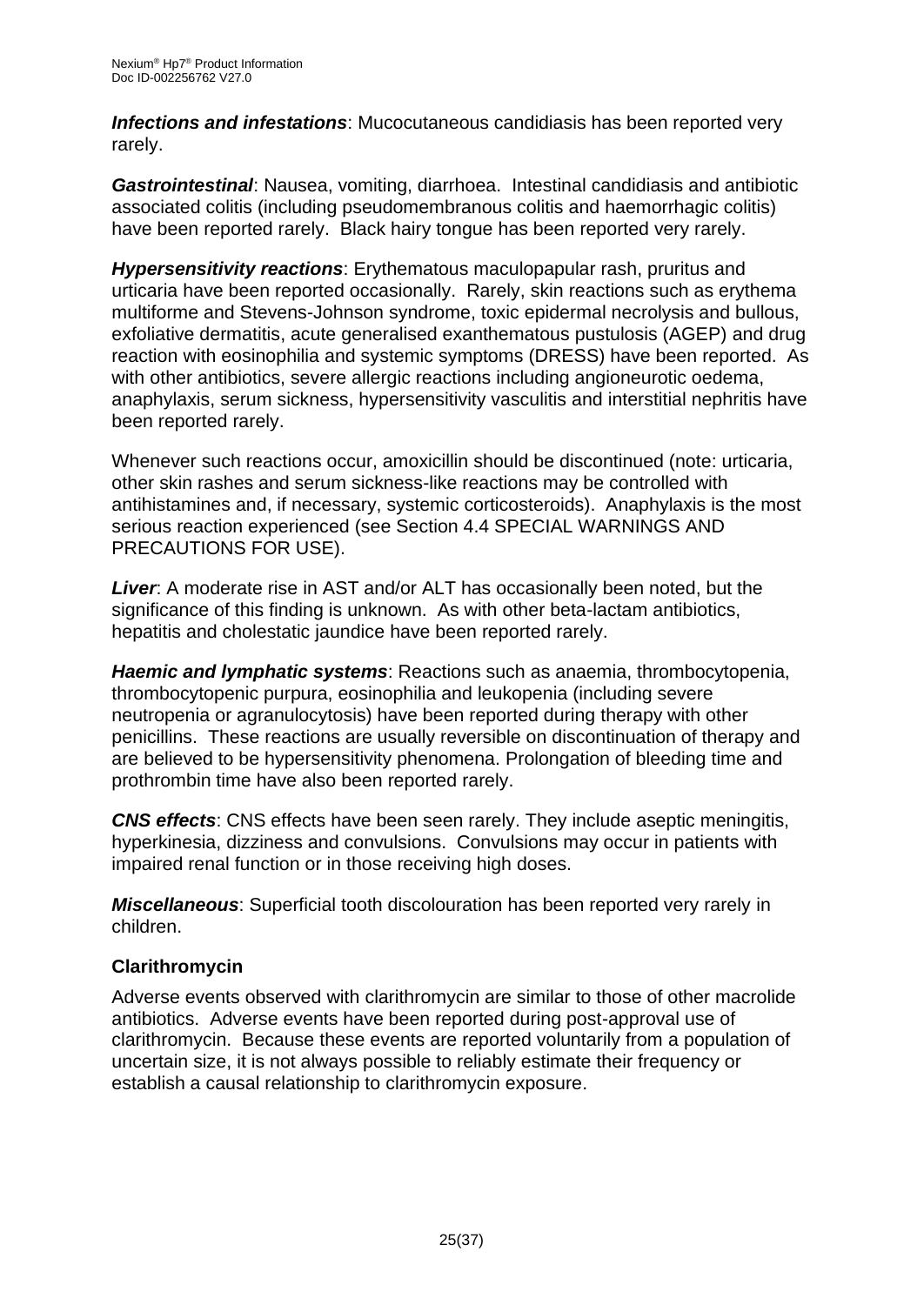| <b>Body System</b>                   | <b>Adverse Reaction</b>                                                                                                                                                                                                                                                                                   |
|--------------------------------------|-----------------------------------------------------------------------------------------------------------------------------------------------------------------------------------------------------------------------------------------------------------------------------------------------------------|
| Body as a whole                      | anaphylaxis, abdominal pain, asthenia, hypersensitivity, fever,<br>headache, angioedema, chills, fatigue                                                                                                                                                                                                  |
| Skin and skin structure              | Severe cutaneous adverse reactions (SCAR) (e.g. acute<br>generalised exanthematous pustulosis (AGEP), Stevens-<br>Johnson Syndrome, urticaria, rash, hyperhidrosis, pruritus, toxic<br>epidermal necrolysis, drug rash with eosinophilia and systemic<br>symptoms (DRESS), acne, Henoch-Schonlein purpura |
| Central nervous system               | anxiety, insomnia, somnolence, hallucinations, confusion,<br>psychotic disorders, vertigo, dizziness, dream abnormality,<br>tinnitus, disorientation, depersonalisation, nervousness,<br>hyperkinesia, depression, paraesthesia, mania. There have<br>been rare reports of convulsions.                   |
| Haematopoietic &<br>lymphatic system | decreased white blood cell counts, decreased platelet counts,<br>thrombocytopenia, thrombocythemia, leukopenia,<br>agranulocytosis                                                                                                                                                                        |
| Metabolic & nutritional              | increased serum creatinine, increased gamma glutamyl<br>transferase (GGT), hypoglycaemia <sup>1</sup> , anorexia, decreased<br>appetite                                                                                                                                                                   |
| Special senses                       | hearing disturbances, dysgeusia, parosmia (smell perversion),<br>ageusia, anosmia otitis media, deafness, taste perversion                                                                                                                                                                                |
| Digestive system                     | dry mouth, tongue discolouration, glossitis, stomatitis, diarrhoea,<br>nausea, vomiting, liver abnormalities, tooth discolouration,<br>dyspepsia, enteritis, abdominal distension, eructation, flatulence,<br>gastritis. There have been rare reports of pancreatitis.                                    |
| Respiratory system                   | dyspnoea                                                                                                                                                                                                                                                                                                  |
| Urogenital system                    | dysuria, renal failure, isolated cases of increased serum<br>creatinine have been reported but an association has not been<br>established. There have been reports of interstitial nephritis<br>coincident with clarithromycin use.                                                                       |
| Cardiac system <sup>2</sup>          | torsade de pointes, electrocardiogram QT prolonged, ventricular<br>tachycardia, ventricular fibrillation, palpitations                                                                                                                                                                                    |
| Hepatobiliary system <sup>3</sup>    | hepatic failure, hepatitis, hepatitis cholestatic, jaundice<br>cholestatic, jaundice hepatocellular, cholestasis, hepatic function<br>abnormal                                                                                                                                                            |

# **Table 3 Clarithromycin adverse events – Post-marketing experience**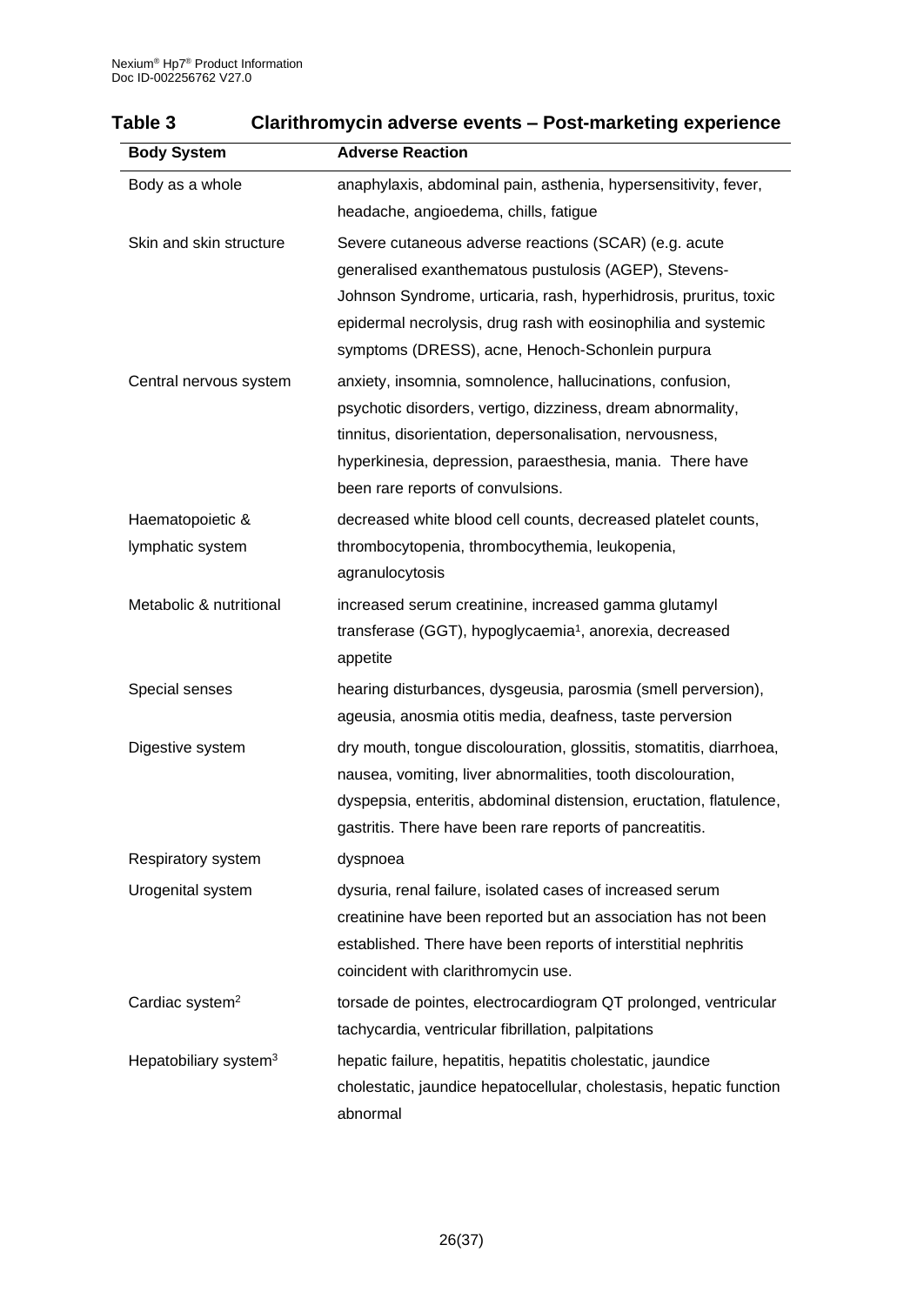| <b>Body System</b>          | <b>Adverse Reaction</b>                                                             |
|-----------------------------|-------------------------------------------------------------------------------------|
| Musculoskeletal and         | myalgia, rhabdomyolysis, myopathy, muscle spasms                                    |
| connective tissue           |                                                                                     |
| disorders <sup>4</sup>      |                                                                                     |
| Infections and infestations | pseudomembranous colitis, erysipelas, erythrasma, candidiasis,<br>vaginal infection |
| Vascular disorders          | haemorrhage                                                                         |
| Investigations              | International Normalised Ratio (INR) increased, prothrombin                         |
|                             | time prolonged, urine colour abnormal                                               |

1 There have been rare reports of hypoglycaemia, some of which have occurred in patients on concomitant oral hypoglycaemic agents or insulin.

2 As with other macrolides, QT prolongation, ventricular tachycardia and torsades de points have rarely been reported with clarithromycin.

3 In very rare instances, hepatic failure with fatal outcome has been reported and generally has been associated with serious underlying diseases and/or concomitant medications.

4 In some reports of rhabdomyolysis, clarithromycin was administered concomitantly with statins, fibrates, colchicine or allopurinol.

There have been post-marketing reports of colchicine toxicity with concomitant use of clarithromycin and colchicine, especially in the elderly, some of which occurred in patients with renal insufficiency. Deaths have been reported in some such patients (see Section 4.4 SPECIAL WARNINGS AND PRECAUTIONS FOR USE and 4.5 INTERACTIONS WITH OTHER MEDICINES AND OTHER FORMS OF INTERACTIONS).

For further information regarding the use of NEXIUM, AMOXIL and KLACID refer to the full Product Information for the appropriate component.

### **Reporting suspected adverse effects**

Reporting suspected adverse reactions after registration of the medicinal product is important. It allows continued monitoring of the benefit-risk balance of the medicinal product. Healthcare professionals are asked to report any suspected adverse reactions at www.tga.gov.au/reporting-problems.

#### **4.9 OVERDOSE**

#### **Esomeprazole**

The symptoms described in connection with deliberate esomeprazole overdose (limited experience of doses in excess of 240 mg/day) are transient. Single doses of 80 mg esomeprazole were uneventful. No specific antidote is known. Esomeprazole is extensively protein bound and is therefore not readily dialyzable. As in any case of overdose, treatment should be symptomatic and general supportive measures should be utilised.

#### **Clarithromycin**

Reports indicate that the ingestion of large amounts of clarithromycin can be expected to produce pronounced gastrointestinal symptoms. Severe liver toxicity, including cholestatic jaundice may occur. One patient who had a history of bipolar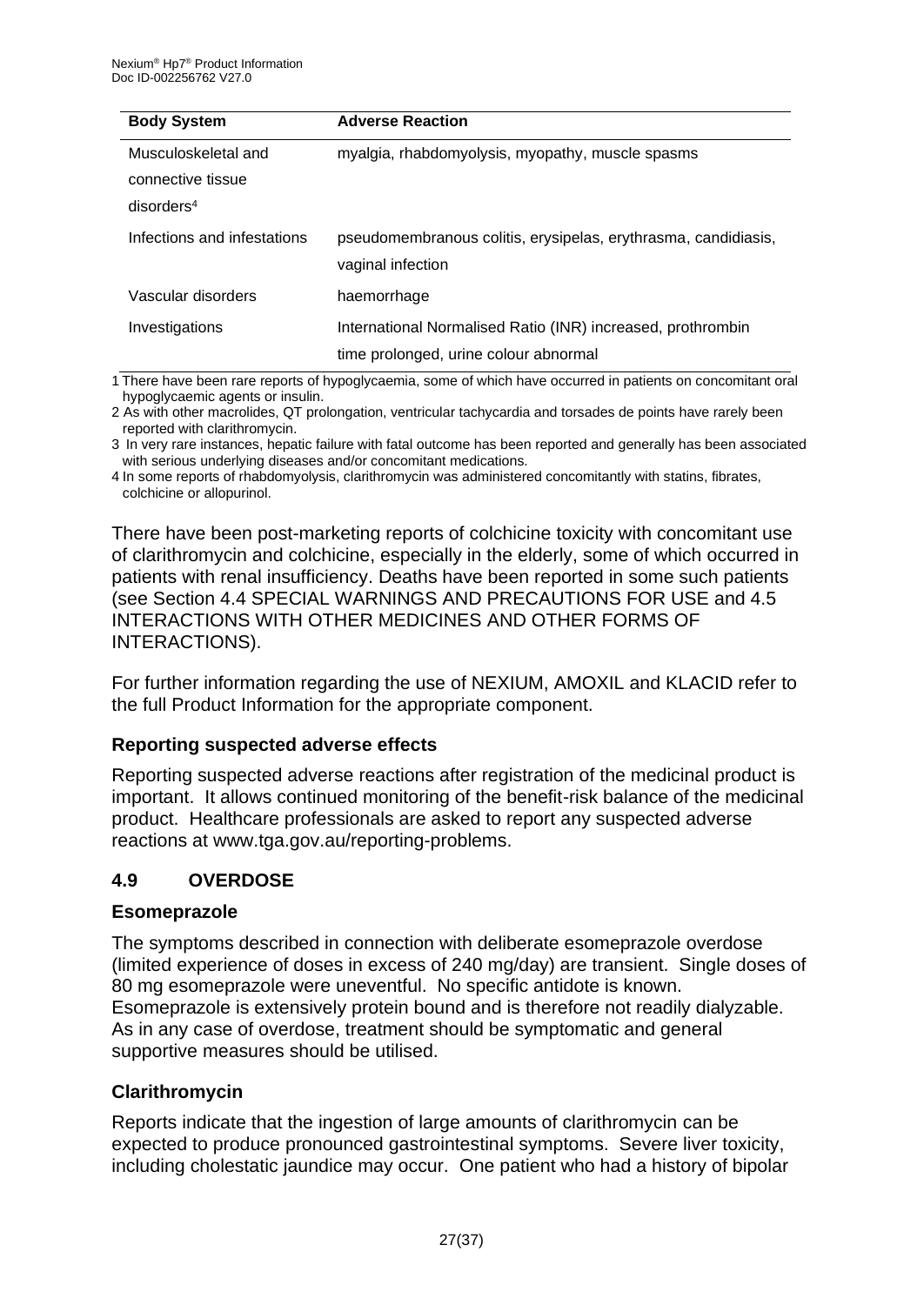disorder ingested eight grams of clarithromycin and showed altered mental status, paranoid behaviour, hypokalaemia and hypoxemia.

There is no known antidote. Treatment consists of prompt elimination of the unabsorbed drug and supportive measures. As with other macrolides, clarithromycin serum levels are not expected to be appreciably affected by haemodialysis or peritoneal dialysis.

### **Amoxicillin**

Gastrointestinal effects such as nausea, vomiting and diarrhoea may be evident and symptoms of water/electrolyte imbalance should be treated symptomatically. During the administration of high doses of amoxicillin, adequate fluid intake and urinary output must be maintained to minimise the possibility of amoxicillin crystalluria. Amoxicillin can be removed from the circulation by haemodialysis.

For information on the management of overdose, contact the Poisons Information Centre on 13 11 26 (Australia).

# **5. PHARMACOLOGICAL PROPERTIES**

# **5.1 PHARMACODYNAMIC PROPERTIES**

### **Mechanism of action**

#### *Nexium*

NEXIUM is a proton pump inhibitor.

### *Amoxil*

Amoxicillin trihydrate is a semisynthetic antibiotic and is a member of the penicillinase-stable group of penicillins derived from the penicillin nucleus, 6-aminopenicillanic acid.

### *Klacid*

Clarithromycin is a semi-synthetic macrolide antibiotic.

### **Pharmacology**

*Helicobacter pylori* (*H. pylori*) is a spiral, flagellated, Gram-negative rod, primarily colonising the antrum of the stomach, it congregates at, and around intercellular junctions. The natural habitat of *H.pylori* is the gastric mucosa, where the bacterium attaches itself via adhesion pedestals.

*H. pylori* is associated with duodenal and gastric ulcer disease in about 95% and 70% of patients, respectively. *H. pylori* is the major factor in the development of gastritis and ulcers in such patients and there appears to be a causative link between *H. pylori* and gastric carcinoma. An attempt to eradicate *H. pylori* is appropriate therapy in most patients with active or healed peptic ulcer (see Section 4.2 DOSE AND METHOD OF ADMINISTRATION and 5.1 PHARMACODYNAMIC PROPERTIES - Clinical trials).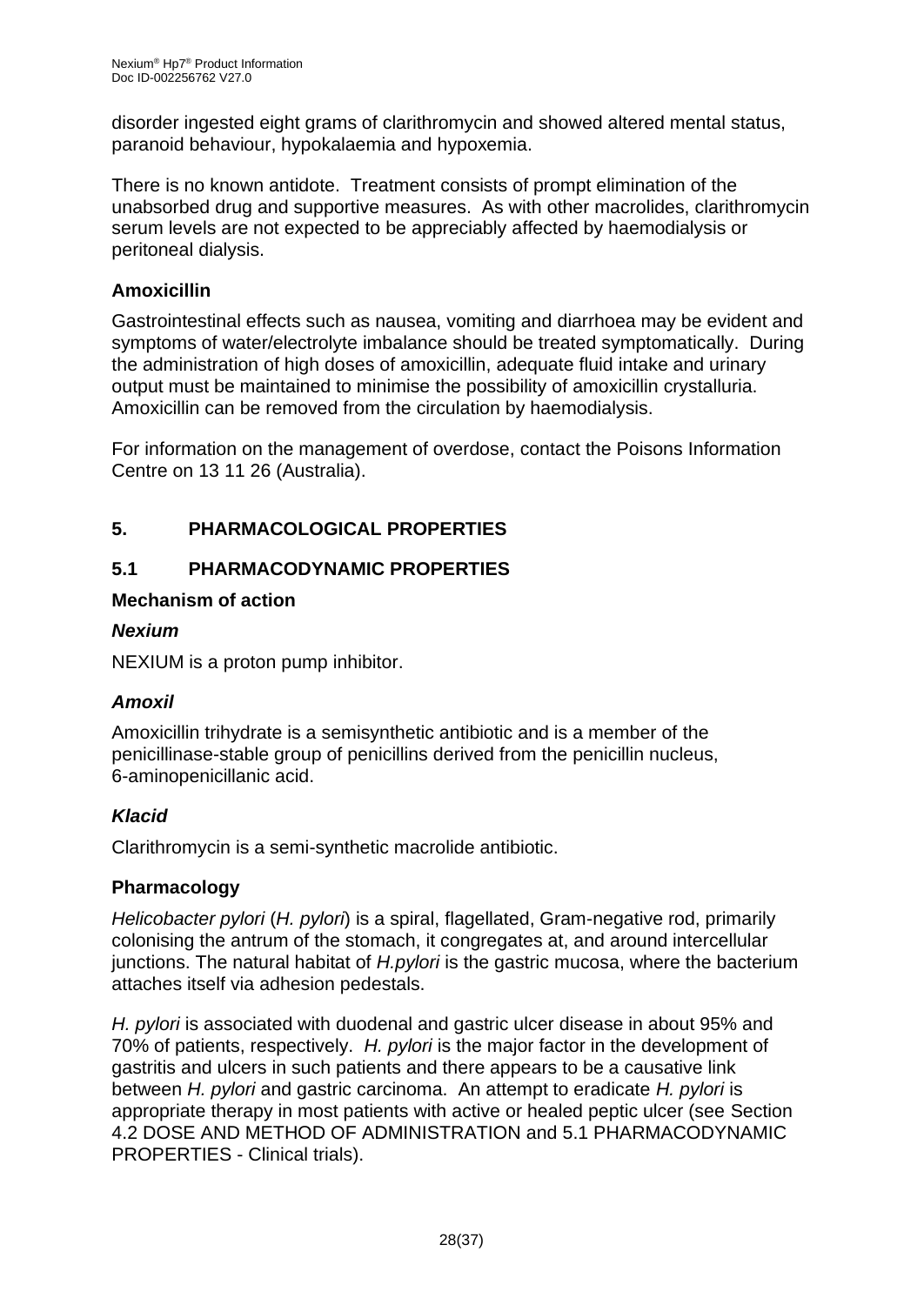After eradication treatment for one week there is no need for subsequent monotherapy with antisecretory drugs for effective ulcer healing and symptom resolution in uncomplicated duodenal ulcers. Eradication of *H. pylori* is also associated with long-term remission of peptic ulcer disease, thus reducing complications such as gastrointestinal bleeding, as well as the need for prolonged anti-secretory treatment.

# *Esomeprazole*

NEXIUM (esomeprazole magnesium trihydrate) reversibly reduces gastric acid secretion by specifically inhibiting the gastric enzyme H<sup>+</sup>, K<sup>+</sup> ATPase proton pump in the parietal cell. Both the R- and S-isomer of omeprazole have similar pharmacodynamic activity. In humans, acid control with esomeprazole is dose dependent and is significantly greater, more sustained and less variable compared to that obtained with equal doses of omeprazole.

Esomeprazole is a weak base and is concentrated and converted to the active form in the highly acidic environment of the secretory canaliculi of the parietal cell, where it inhibits the enzyme H<sup>+</sup>, K<sup>+</sup> ATPase (the acid pump) and inhibits both basal and stimulated acid secretion.

# **Effect on gastric acid secretion**

After oral dosing with esomeprazole 20 mg the onset of effect occurs within one hour. After repeated administration with 20 mg esomeprazole once daily for five days, mean peak acid output after pentagastrin stimulation is decreased 90% when measured 6-7 hours after dosing on day five.

After five days of oral dosing with 20 mg esomeprazole, intragastric pH above 4 was maintained for a mean time of 13 hours over 24 hours in symptomatic GORD patients. The corresponding time for omeprazole 20 mg of 10 hours was significantly shorter. In this study, the percentage of GORD patients maintaining an intragastric pH above 4 for at least 8, 12 and 16 hours are tabulated below.

#### **Table 4 % GORD patients with intragastric pH >4 for at least 8, 12 and 16 hours**

|               |                    | % GORD patients with intragastric pH >4 for at<br>least: |          |            |
|---------------|--------------------|----------------------------------------------------------|----------|------------|
| Population    | Study drug         | 8 hours                                                  | 12 hours | 16 hours   |
| $GORD$ (n=36) | Omeprazole 20 mg   | 67%                                                      | 45%      | 14%        |
|               | Esomeprazole 20 mg | 76%                                                      | 54%      | <b>24%</b> |

*In vivo* results demonstrate that acid control with esomeprazole is dose dependent and that it is significantly greater, more sustained and less variable compared to an equal dose of the racemate.

Using AUC as a surrogate parameter for plasma concentration, a relationship between inhibition of acid secretion and exposure has been shown.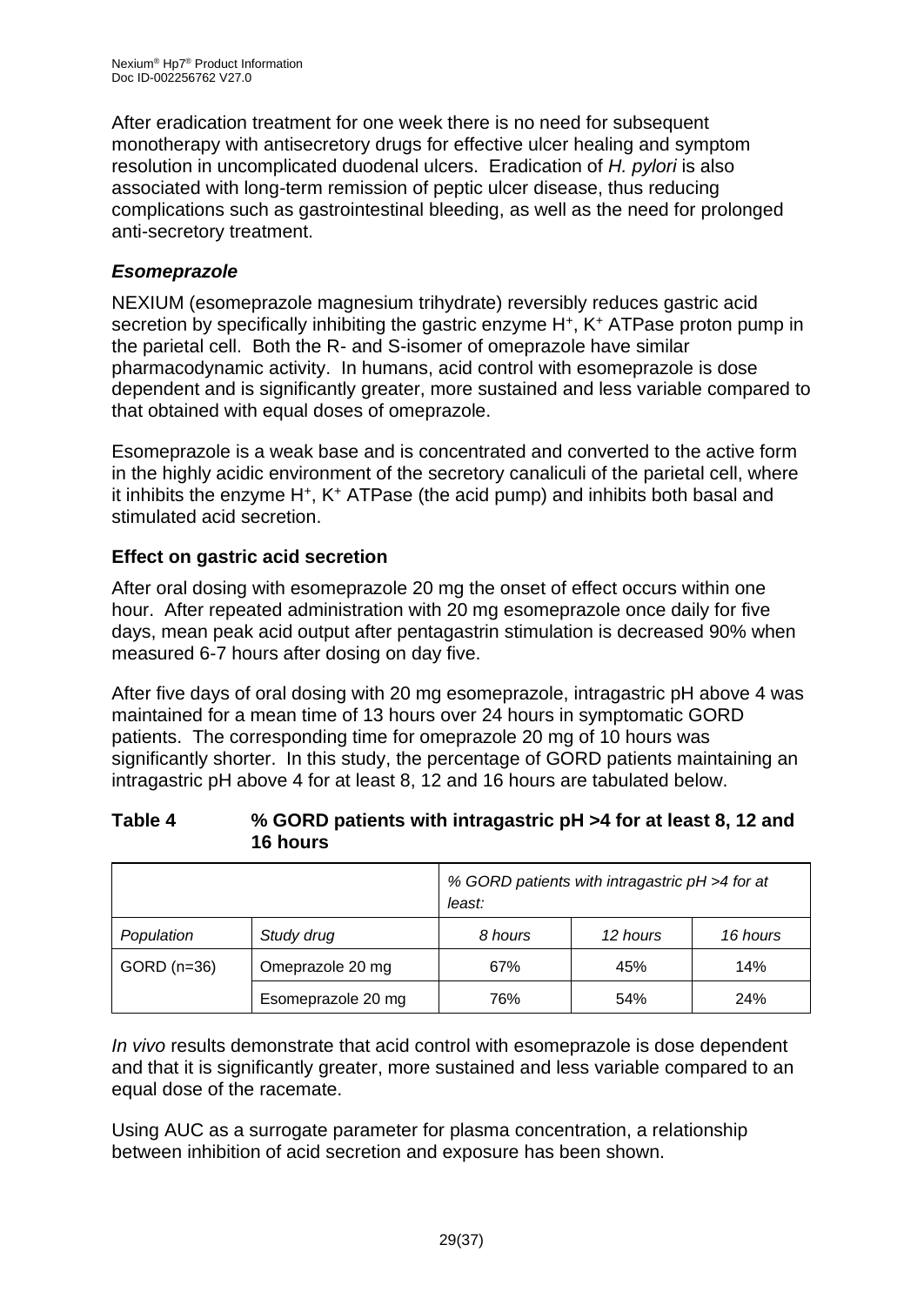### **Other effects related to acid inhibition**

During treatment with antisecretory agents serum gastrin increases in response to decreased acid secretion.

### **Microbiology**

*In vitro* testing with omeprazole (mixed isomer) has shown that it has an MIC<sub>90</sub> of 25 μg/mL against *H. pylori*. However, *in vivo* omeprazole and esomeprazole only suppress the organism without eradicating it.

### *Amoxicillin*

Amoxicillin has been shown to have a bactericidal effect on *H. pylori in vitro*. Amoxicillin differs *in vitro* from benzylpenicillin in that it displays an enhanced bactericidal effect on Gram-negative bacteria. Like benzylpenicillin, amoxicillin is bactericidal against sensitive organisms during the stage of active multiplication. It is believed to act through the inhibition of biosynthesis of cell wall mucopeptide.

### *Clarithromycin*

Clarithromycin is active *in vitro* and *in vivo* against *H. pylori*. Clarithromycin exerts its antibacterial action by binding to the 50S ribosomal subunits of susceptible organisms and inhibiting protein synthesis. The principal metabolite of clarithromycin in man is a microbiologically active metabolite, 14-hydroxy-clarithromycin.

### **Clinical trials**

### *Helicobacter pylori (H. pylori) eradication*

Two large randomised double-blind clinical trials were evaluated to assess the efficacy of esomeprazole in combination with specified antibiotics for the eradication of *H. pylori*. In the first trial, study B13, the seven day regimen consisted of esomeprazole 20 mg bid in combination with amoxicillin, 1000 mg bid and clarithromycin 250 mg x 2 bid (EAC) and was compared with standard seven day therapy of omeprazole 20 mg bid, amoxicillin 1000 mg bid and clarithromycin 250 mg x 2 bid (OAC). In the second trial, study B14, the above seven day treatment regimen was combined with three additional weeks of treatment with placebo (EAC + placebo) or omeprazole (OAC + omeprazole). This study looked at the healing rate of duodenal ulcer and eradication rate of *H. pylori* following treatment with omeprazole or placebo.

The estimated intention to treat (ITT) eradication rates in study B13 for the EAC and OAC treatment groups were 90% and 88% respectively. In study B14 the estimated ITT cumulative healing rates were 97% and 96% in the EAC + placebo and OAC + omeprazole groups, respectively, whilst the estimated ITT eradication rates were 86% and 88% respectively.

# **5.2 PHARMACOKINETIC PROPERTIES**

A summary of the pharmacokinetic parameters for NEXIUM Hp7 are provided below.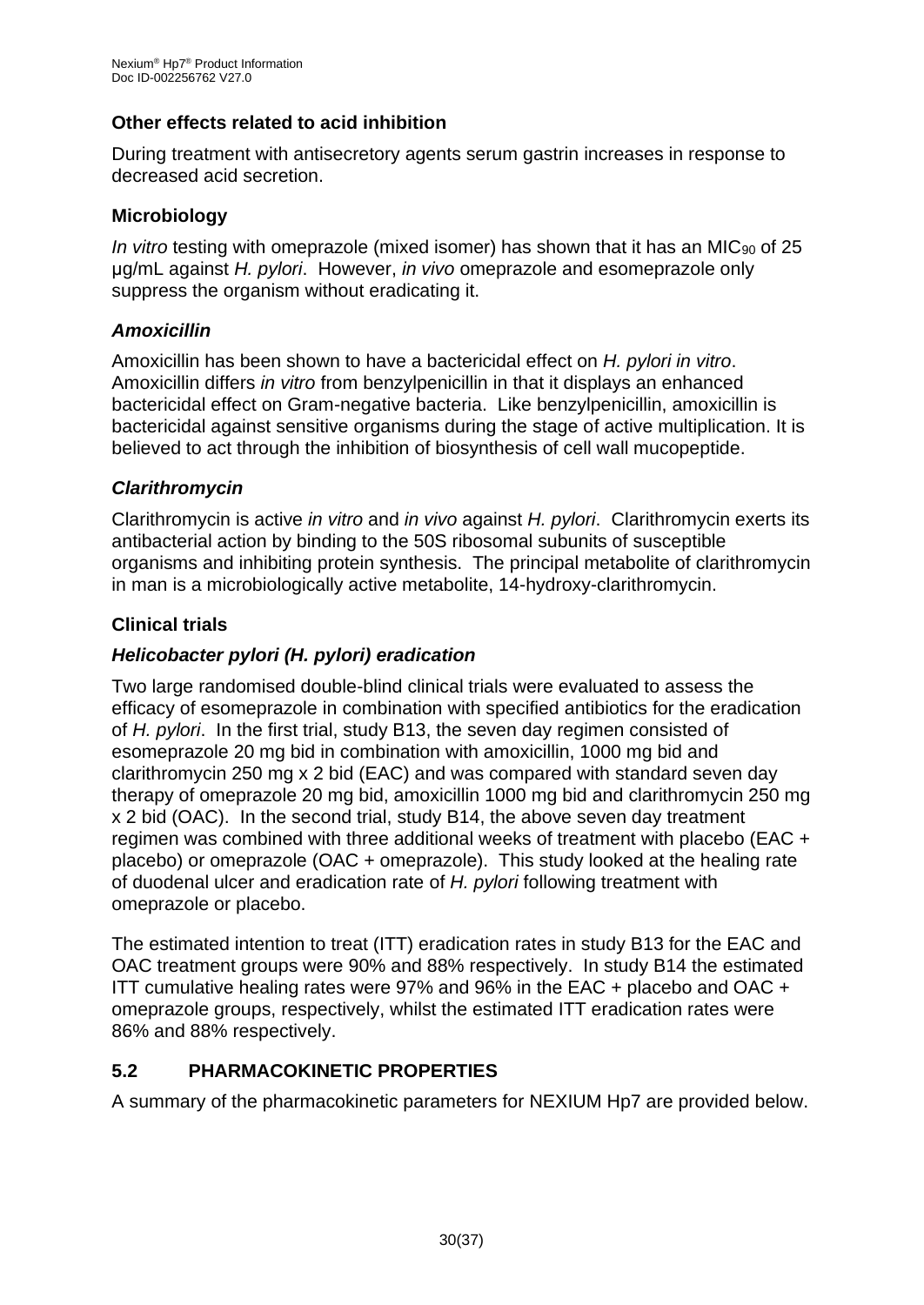### *Esomeprazole*

#### *Absorption*

Esomeprazole is acid labile and is administered orally as enteric coated pellets in tablets. The enteric coating film, protecting the esomeprazole magnesium trihydrate, dissolves at a pH above 5.5. Hence esomeprazole magnesium trihydrate is not released until the pellets are emptied into the duodenum.

Once esomeprazole magnesium trihydrate dissolves in this near neutral environment, the esomeprazole ion transforms to its neutral form and is absorbed as such. *In vivo* conversion to the R-isomer is negligible. Absorption is rapid with peak plasma levels of esomeprazole occurring approximately 1 to 2 hours after the dose. The absolute bioavailability is 50% after a single dose of 20 mg and increases to 68% after repeated once-daily administration.

Food intake both delays and decreases the absorption of esomeprazole although this has no significant influence on the effect of esomeprazole on intragastric acidity.

#### *Distribution*

The apparent volume of distribution at steady state in healthy subjects is approximately 0.22 L/kg body weight. Esomeprazole is 97% protein bound.

#### *Metabolism*

Esomeprazole is completely metabolised by the cytochrome P450 system (CYP450). The intrinsic clearance of esomeprazole (S-isomer) is one third of that of the Risomer, resulting in a higher AUC with less inter-individual variation compared to the racemate. The major part of the metabolism of esomeprazole is dependent on the polymorphic CYP2C19, responsible for the formation of the hydroxy- and desmethyl metabolites of esomeprazole. The remaining part is dependent on another specific isoform, CYP3A4, responsible for the formation of esomeprazole sulphone, the main metabolite in plasma (see Section 4.5 INTERACTIONS WITH OTHER MEDICINES AND OTHER FORMS OF INTERACTIONS).

The parameters below reflect mainly the pharmacokinetics in individuals with a functional CYP2C19 enzyme, extensive metabolisers.

Total plasma clearance is about 17 L/h after a single dose and about 9 L/h after repeated administration. The plasma elimination half-life is about 1.3 hours after repeated once-daily dosing. The area under the plasma concentration-time curve increases with repeated administration of esomeprazole. This increase is dosedependent and results in a non-linear dose-AUC relationship after repeated administration. This time- and dose-dependency is due to a decrease of first pass metabolism and systemic clearance probably caused by an inhibition of the CYP2C19 enzyme by esomeprazole and/or its sulphone metabolite. Esomeprazole is completely eliminated from plasma between doses with no tendency for accumulation during once-daily administration.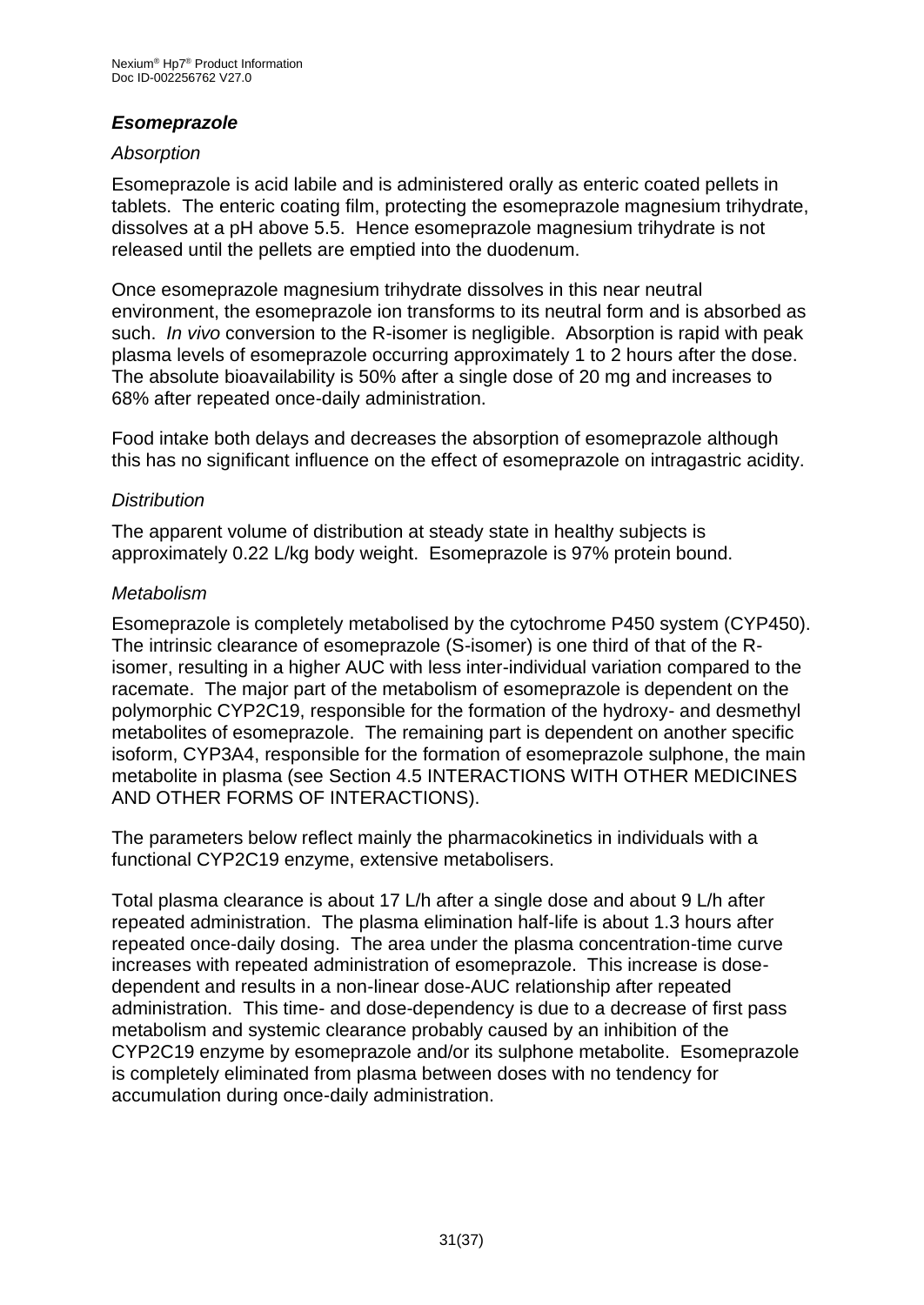### *Excretion*

The major metabolites of esomeprazole have no effect on gastric acid secretion. Almost 80% of an oral dose of NEXIUM is excreted as metabolites in the urine, the remainder in the faeces. Less than 1% of the parent drug is found in urine.

#### *Amoxicillin and clarithromycin*

For further information regarding the pharmacokinetics of AMOXIL or KLACID, refer to the full Product Information for the appropriate component.

#### *Amoxicillin*

#### *Absorption*

Amoxicillin is stable in the presence of gastric acid and is rapidly and well absorbed after oral administration, even in the presence of food.

Orally administered doses of amoxicillin 500 mg resulted in average peak serum levels one to two hours after administration of 6.6 to 10.8 microgram/mL respectively. Detectable serum levels of amoxicillin are present eight hours after ingestion of a single dose.

#### *Distribution*

Amoxicillin diffuses rapidly into most body tissues and fluids, with the exception of brain and spinal fluid except when meninges are inflamed. Amoxicillin has been shown to diffuse into sputum and saliva and is excreted mainly via the urine where it exists in a high concentration. The amount to be found in the bile is variable, depending on normal biliary secretory function.

Amoxicillin is not highly protein bound, being only 17% protein bound in serum as measured by ultrafiltration or equilibrium dialysis.

### *Excretion*

Amoxicillin is excreted in the urine both unchanged and as penicilloic acid. About 75% of a 1 g dose is excreted in the urine in 6 hours in the presence of normal renal function (60% as amoxicillin and 15% as penicilloic acid). However, only 32% of a 3 g dose is excreted via the urine as the biologically active component in 8 hours (by which time most of the urinary excretion is complete). This proportional difference in the amount excreted from the different doses reflects a lack of linearity between doses and extent of absorption with a levelling off at higher doses of oral amoxicillin.

Excretion of amoxicillin can be delayed by concurrent administration of probenecid, thus prolonging its therapeutic effect.

#### *Clarithromycin*

#### *Absorption*

Clarithromycin is absorbed from the gastrointestinal tract after oral administration. The absolute bioavailability of clarithromycin 250 mg tablets is ~50%.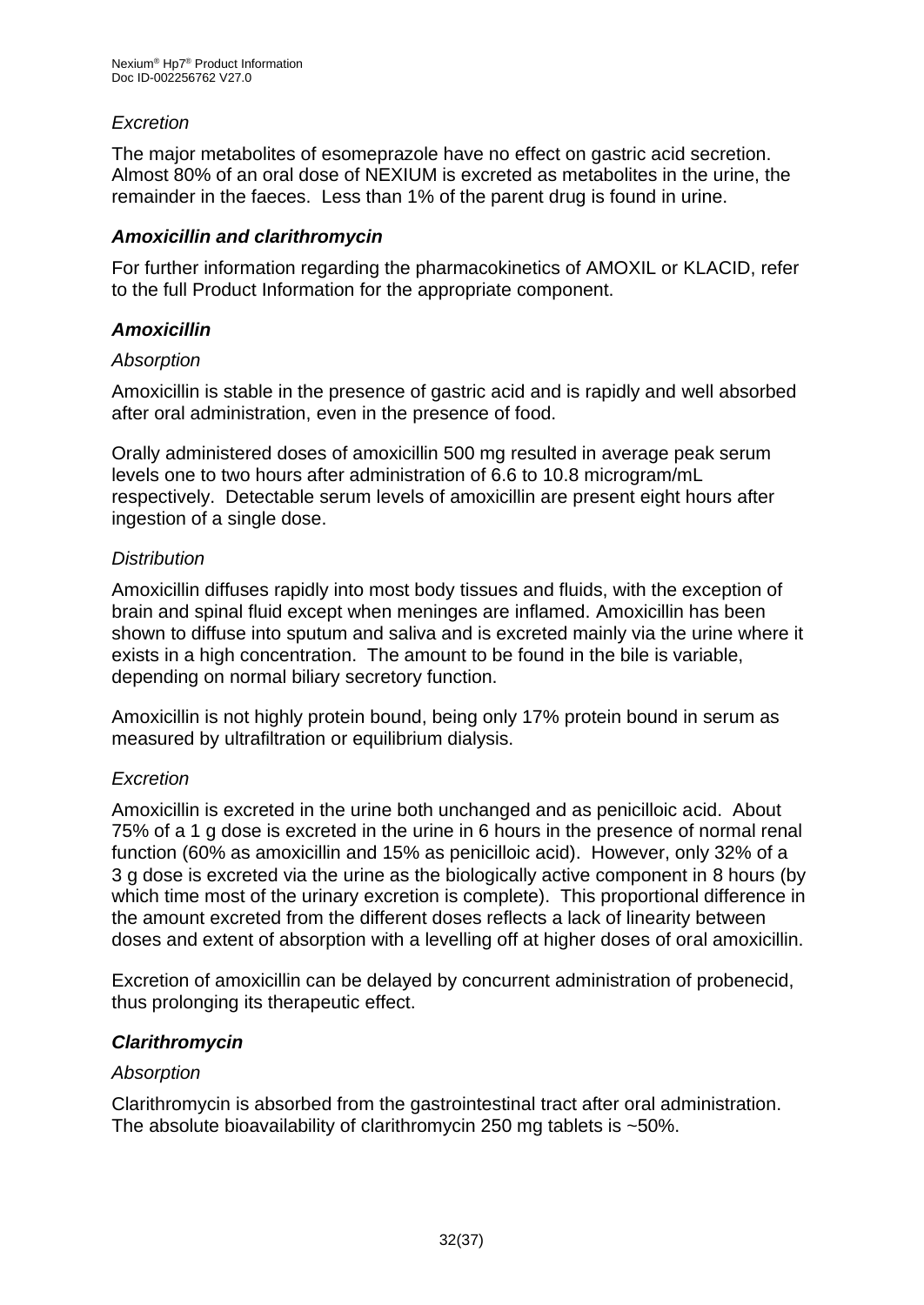Food intake half an hour before dosing increased both the rate and extent of clarithromycin absorption. In a study on the 500 mg tablets, the mean  $C_{\text{max}}$  and AUC values were 1.6  $\pm$  0.6 microgram/mL and 12.6  $\pm$  4.0 microgram.hour/mL (fasting) and  $2.5 \pm 0.8$  microgram/mL and  $15.7 \pm 4.9$  microgram.hour/mL (non-fasting), respectively. The consequences for the clinical efficacy of the increase in bioavailability caused by food are not known.

In studies of fasting healthy adults, peak serum concentrations were attained within two hours after oral dosing. Steady-state peak serum clarithromycin concentrations were attained in two to three days and were approximately 2 to 3 microgram/mL with a 500 mg dose administered every 12 hours. The elimination half-life of clarithromycin was about five to seven hours with 500 mg administered every 12 hours. The nonlinearity of clarithromycin pharmacokinetics is slight at the recommended dose of 500 mg administered every 12 hours but is quite marked at higher doses. With a dosing of 500 mg every 12 hours, the peak steady-state concentration of 14-OH clarithromycin is up to 1 microgram/mL and its elimination half-life is about 7 hours. The steady-state concentration of this metabolite is generally attained within 2 to 3 days.

### *Distribution*

Clarithromycin and the 14-OH clarithromycin metabolite distribute readily into body tissues and fluids. *In vitro* studies showed that protein binding of clarithromycin in human plasma averaged about 70% at clinically relevant concentrations of 0.45 to 4.5 microgram/mL.

### *Metabolism*

Clarithromycin is metabolised by cytochrome P450 (see Section 4.5 INTERACTIONS WITH OTHER MEDICINES AND OTHER FORMS OF INTERACTIONS).

### *Excretion*

After a dose of 500 mg every 12 hours, urinary excretion of unchanged parent drug is approximately 30%. The renal clearance of clarithromycin is however, relatively independent of the dose size and approximates the normal glomerular filtration rate. The major metabolite found in urine is 14-OH clarithromycin which accounts for an additional 10% to 15% of a 500 mg dose administered every 12 hours.

# **5.3 PRECLINICAL SAFETY DATA**

### **Genotoxicity**

### *Esomeprazole*

Preclinical bridging studies between the enantiomer esomeprazole and the racemate (omeprazole) showed that these compounds are pharmacologically and toxicologically similar at equivalent systemic exposure. Thus, the extensive preclinical database for omeprazole is also relevant for the safety assessment of esomeprazole.

Esomeprazole was negative in a bacterial gene mutation assay. In clastogenicity tests, esomeprazole was positive (as was omeprazole) in an *in vitro* chromosome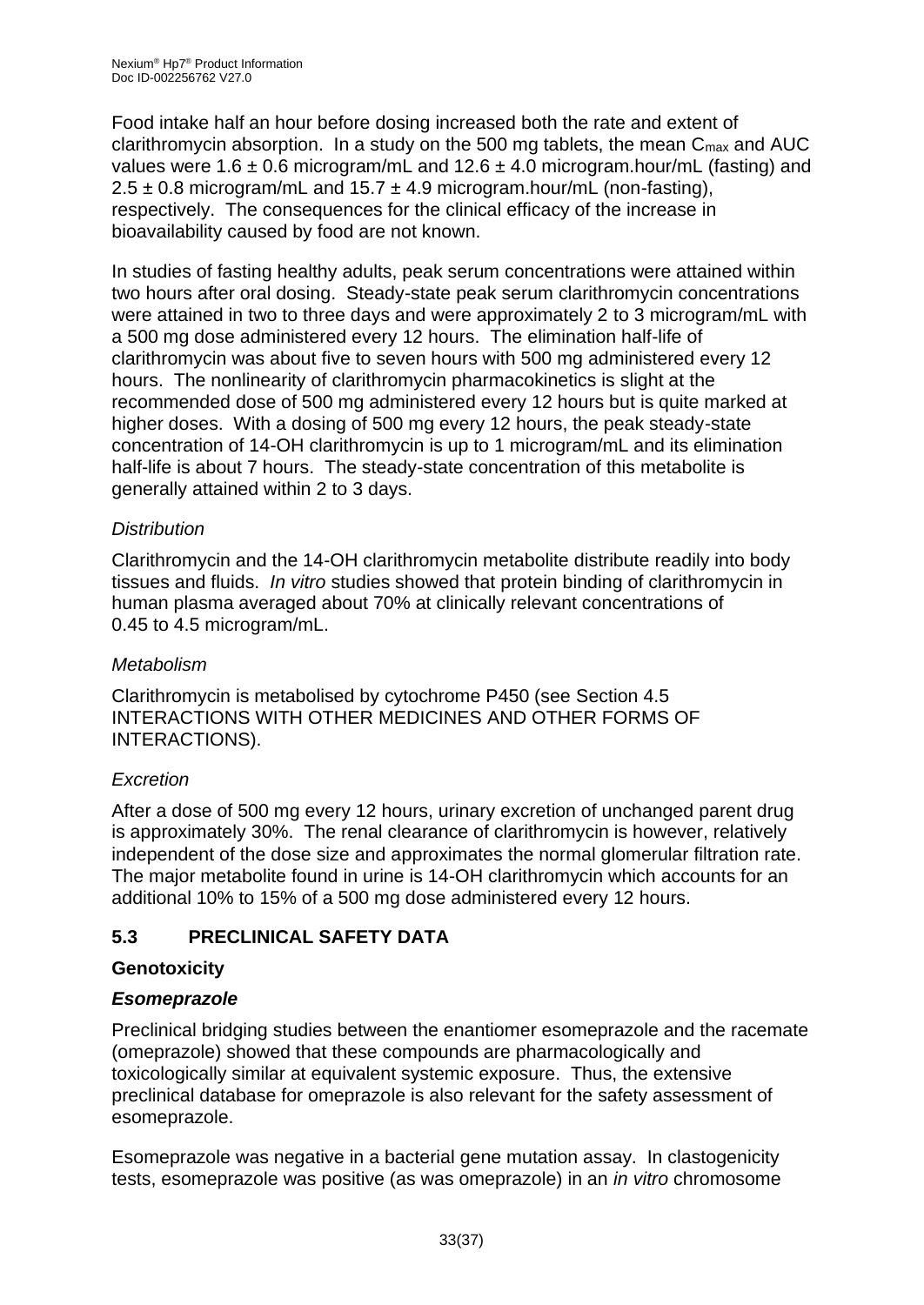aberration test in human lymphocytes. However, two *in vivo* tests (a mouse micronucleus test and an *in vivo* chromosome aberration test in rat bone marrow) in the presence of long and high systemic exposure to esomeprazole, showed that esomeprazole was not clastogenic under *in vivo* conditions. Exposure levels in man are well below those at which clastogenic effects occurred *in vitro*.

### **Carcinogenicity**

### *Esomeprazole*

No carcinogenicity studies have been conducted on esomeprazole. However, omeprazole (the racemate) produced enterochromaffin-like (ECL) cell hyperplasia and gastric carcinoids in rats. In a 104-week study in rats, carcinoids were observed at doses (on a mg/m<sup>2</sup> basis) which ranged from 0.4 to 30-fold the maximum clinical dose. However, a no-effect dose level was not determined in female rats. A similar effect was not observed in a 78-week mouse carcinogenicity study with omeprazole. These gastric effects in the rat are believed to be the result of sustained, pronounced hypergastrinaemia secondary to reduced production of gastric acid. Similar effects are elicited by other proton pump inhibitors, H<sub>2</sub>-receptor antagonists and by partial fundectomy.

### *Clarithromycin*

Clarithromycin gave negative results in a battery of mutagenicity studies with the exception of a positive result in an *in vitro* chromosome aberration assay. Long term studies in animals have not been performed to assess carcinogenic potential.

# **6. PHARMACEUTICAL PARTICULARS**

# **6.1 LIST OF EXCIPIENTS**

### **NEXIUM**

NEXIUM tablets contain the following inactive ingredients: glyceryl monostearate, hyprolose, hypromellose, magnesium stearate, methacrylic acid copolymer, microcrystalline cellulose, synthetic paraffin, macrogol 6000, polysorbate 80, crospovidone, sodium stearylfumarate, purified talc, triethyl citrate and sugar spheres (maize starch and sucrose). The tablet is coloured with titanium dioxide (CI77891), iron oxide yellow (CI77492) and iron oxide red (CI77491).

### **AMOXIL**

AMOXIL 500 mg capsules contain the following inactive ingredients: magnesium stearate, purified talc, gelatin, titanium dioxide (CI77891), iron oxide yellow (CI77492), erythrosine (CI45430), indigo carmine (CI73015) and Tek Product- Tek Print SW-0012- White Ink.

### **KLACID**

KLACID 500 mg tablets contain the following inactive ingredients: croscarmellose sodium, magnesium stearate, microcrystalline cellulose, povidone, silicon dioxide, hyprolose, purified talc, hypromellose, sorbitan mono-oleate, stearic acid, propylene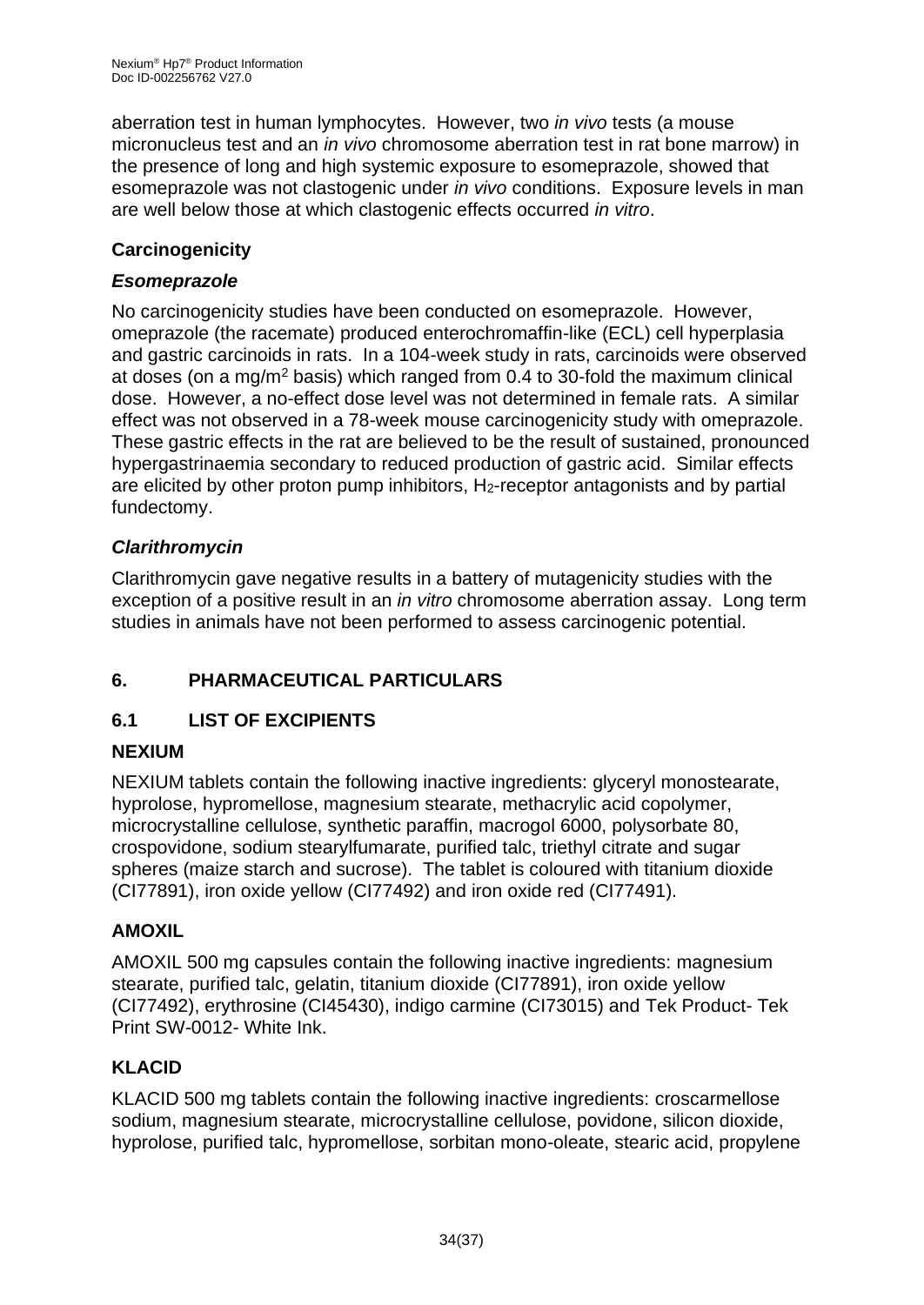glycol, sorbic acid and vanillin flavour, titanium dioxide (CI77891) and quinoline yellow (CI47005).

# **6.2 INCOMPATIBILITIES**

Incompatibilities were either not assessed or not identified as part of the registration of this medicine.

### **6.3 SHELF LIFE**

In Australia, information on the shelf life can be found on the public summary of the Australian Register of Therapeutic Goods (ARTG). The expiry date can be found on the packaging.

# **6.4 SPECIAL PRECAUTIONS FOR STORAGE**

Store below 25°C.

### **6.5 NATURE AND CONTENTS OF CONTAINER**

NEXIUM® Hp7® is a combination pack containing 14 NEXIUM® (esomeprazole) 20 mg tablets, 28 AMOXIL<sup>®</sup> (amoxicillin) 500 mg capsules and 14 KLACID<sup>®</sup> (clarithromycin) 500 mg tablets.

### **6.6 SPECIAL PRECAUTIONS FOR DISPOSAL**

In Australia, any unused medicine or waste material should be disposed of by taking to your local pharmacy.

# **6.7 PHYSICOCHEMICAL PROPERTIES**

### **Chemical structure**

### *Nexium*

The chemical name is di-(S)-5-methoxy-2-[[(4-methoxy-3,5-dimethyl-2 pyridinyl)methyl]sulfinyl]-1*H*-benzimidazole magnesium salt trihydrate. Esomeprazole is the S-isomer of omeprazole. It is optically stable *in vivo*, with negligible conversion to the R-isomer.

The chemical structure for esomeprazole magnesium trihydrate is:



# *Amoxil*

The chemical name of amoxicillin is (2S,5R,6R)-6-[(R)-2-amino-2-(4-hydroxyphenyl) acetamido]-3,3-dimethyl-7-oxo-4-thia-1-azabicyclo[3.2.0] heptane-2-carboxylic acid. Amoxicillin trihydrate is a white or almost white, crystalline powder, which is slightly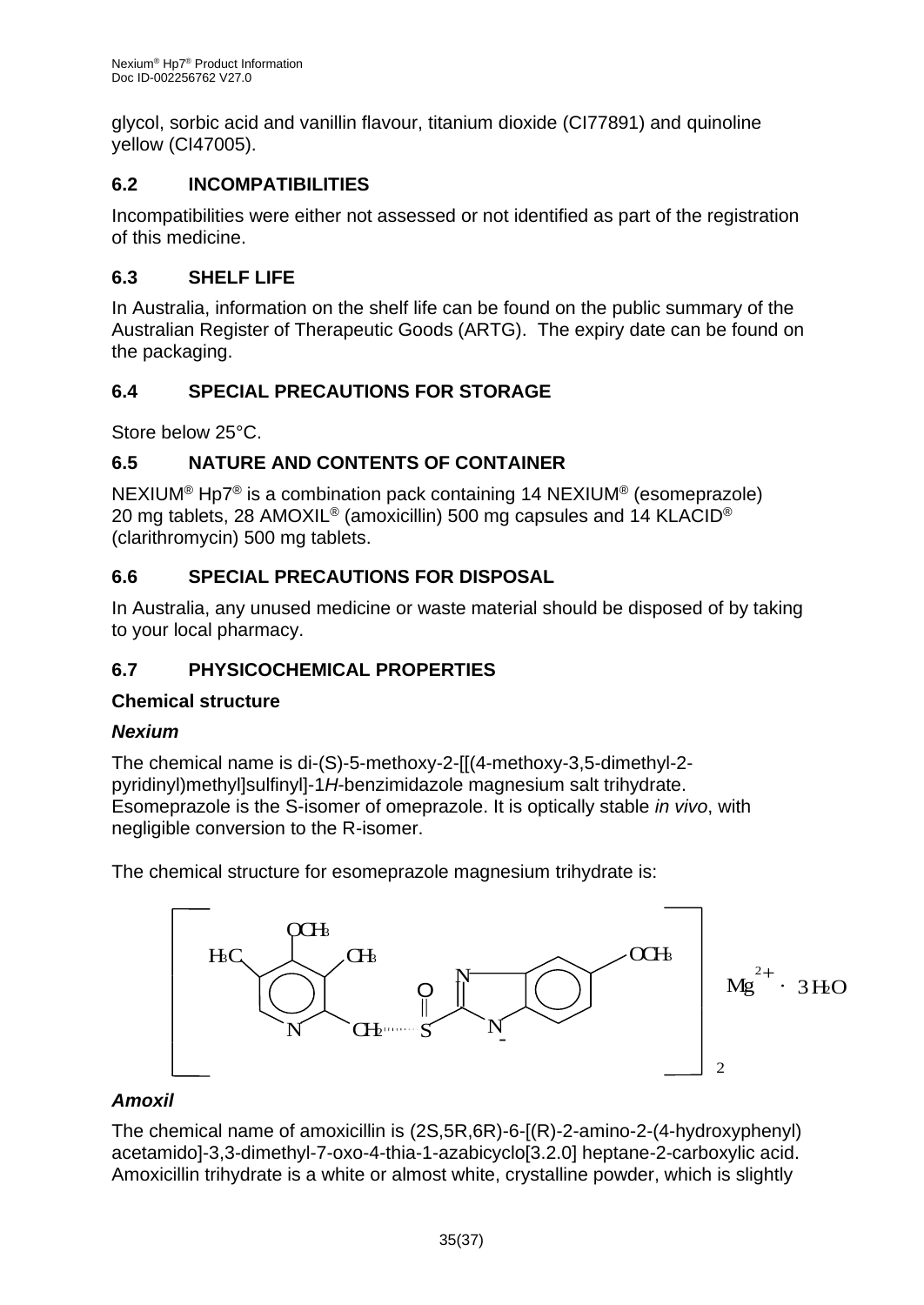soluble in water and in ethanol (96%) and is practically insoluble in chloroform, in ether, and in fixed oils.

The chemical structure for amoxicillin trihydrate is:



### *Klacid*

The chemical name of clarithromycin is 6-0-methylerythromycin A. Clarithromycin is a white to off-white crystalline powder, which is soluble in acetone, slightly soluble in methanol, ethanol and acetonitrile and practically insoluble in water.

The chemical structure for clarithromycin is:



### **CAS number**

The CAS number for esomeprazole is 217087-09-7.

The CAS number for amoxicillin trihydrate is 61336-70-7.

The CAS number for clarithromycin is 81103-11-9.

# **7. MEDICINE SCHEDULE (POISONS STANDARD)**

Schedule 4 – Prescription Only Medicine.